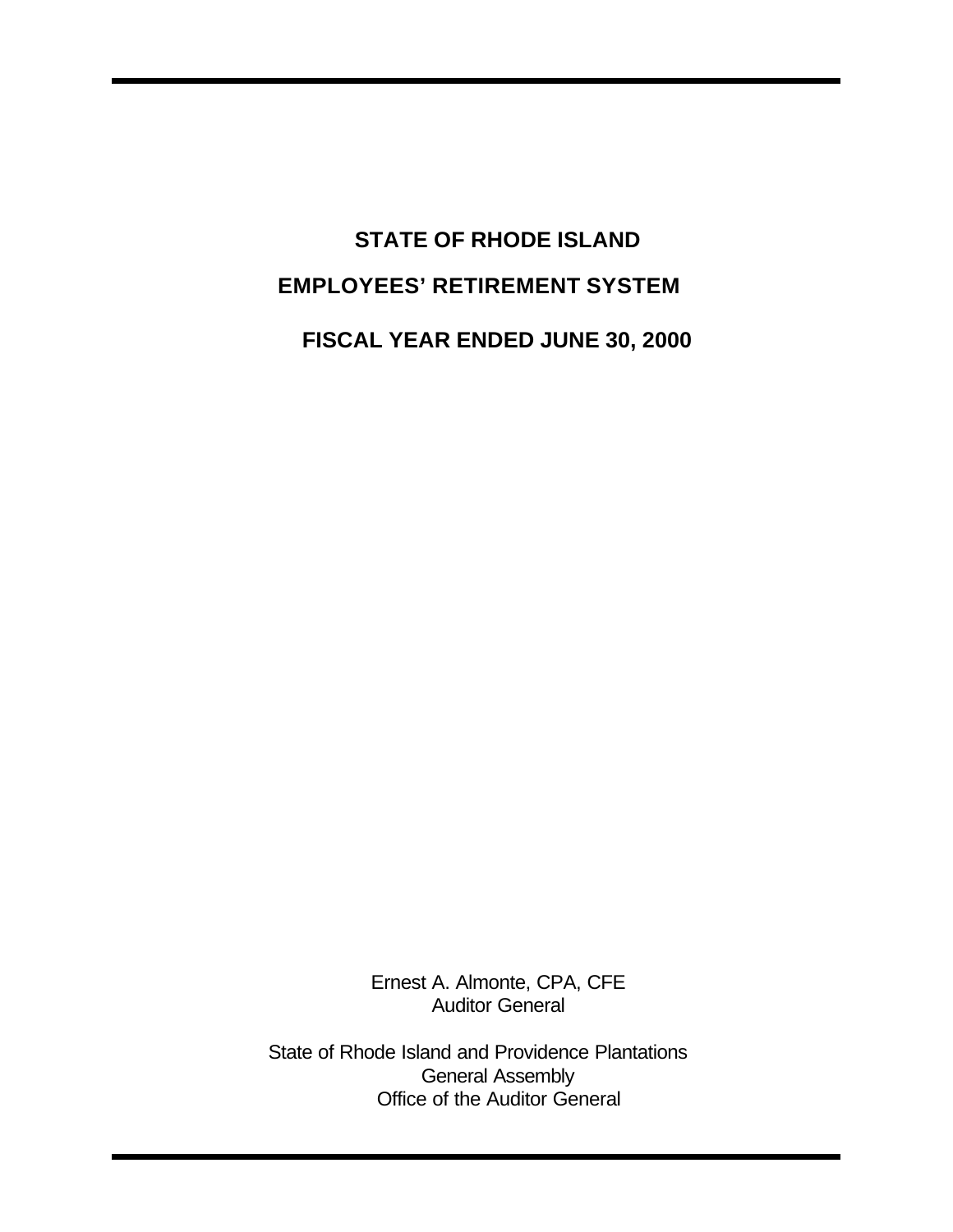State of Rhode Island and Probidence Plantations



**GENERAL ASSEMBLY** Office of the Auditor General 1145 Main Street Pawtucket, Rhode Island 02860-4807

OFFICE  $(401)$  222-2435 FAX (401) 222-2111

November 16, 2000

#### JOINT COMMITTEE ON LEGISLATIVE SERVICES:

SPEAKER John B. Harwood, Chairman

Senator William V. Irons Senator Dennis L. Algiere Representative Gerard M. Martineau Representative Robert A. Watson

We have completed our audit of the financial statements of the State of Rhode Island and Providence Plantations Employees' Retirement System for the fiscal year ended June 30, 2000 in accordance with Rhode Island General Laws, Chapters 22-13 and 35-7.

Our report is contained herein as outlined in the Table of Contents.

Sincerely,

Lena A. Almate

Ernest A. Almonte, CPA, CFE Auditor General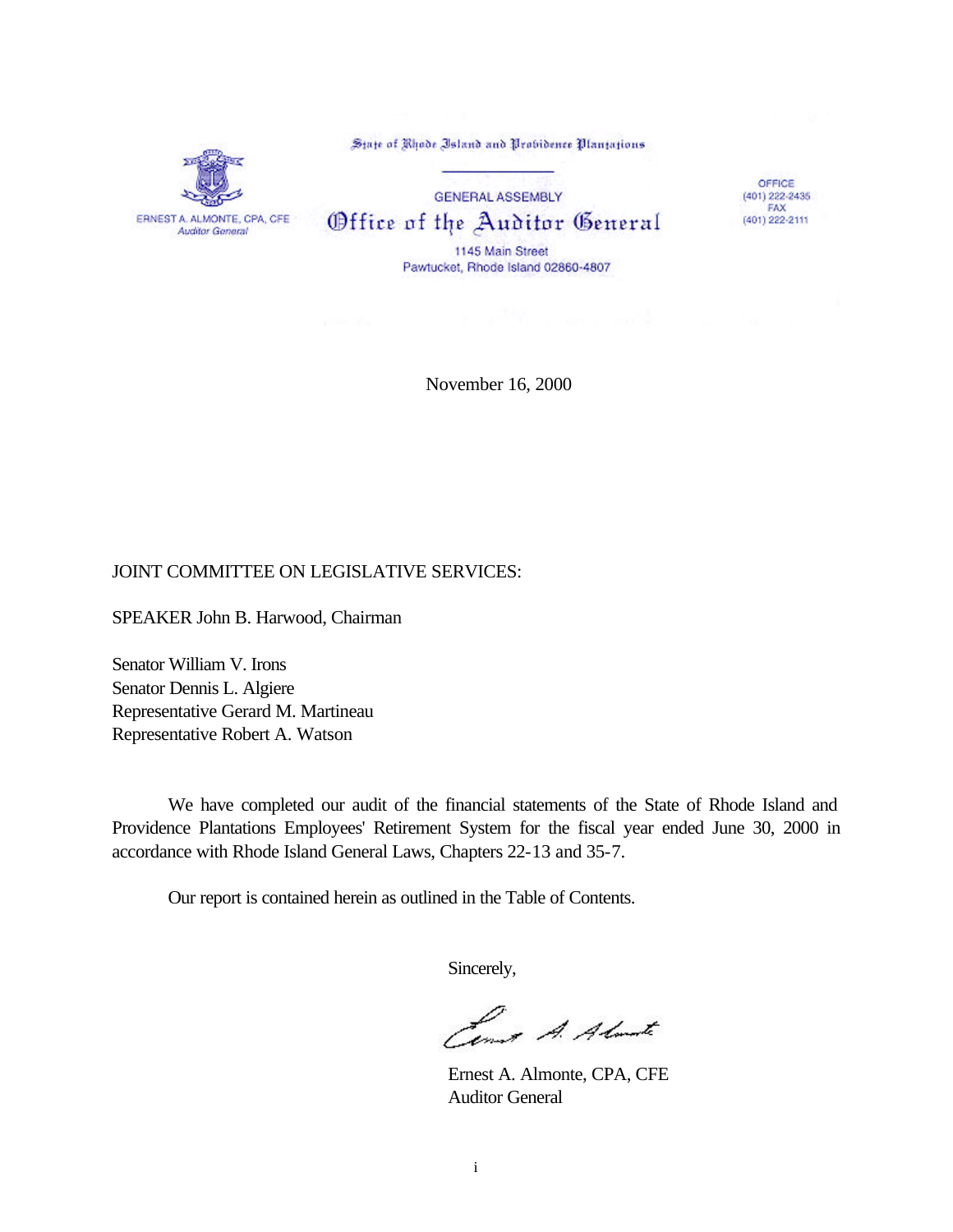# **STATE OF RHODE ISLAND AND PROVIDENCE PLANTATIONS EMPLOYEES' RETIREMENT SYSTEM FOR THE FISCAL YEAR ENDED JUNE 30, 2000**

### **TABLE OF CONTENTS**

#### **PAGE**

#### **II. FINANCIAL STATEMENTS**

#### **III. REQUIRED SUPPLEMENTARY INFORMATION**

| Schedules of Contributions From the Employers and Other Contributing Entity19 |  |
|-------------------------------------------------------------------------------|--|
|                                                                               |  |

### **IV. INDEPENDENT AUDITOR'S REPORT ON COMPLIANCE AND ON INTERNAL CONTROL OVER FINANCIAL REPORTING BASED ON AN AUDIT OF FINANCIAL STATEMENTS PERFORMED IN ACCORDANCE WITH** *GOVERNMENT AUDITING STANDARDS* .......................22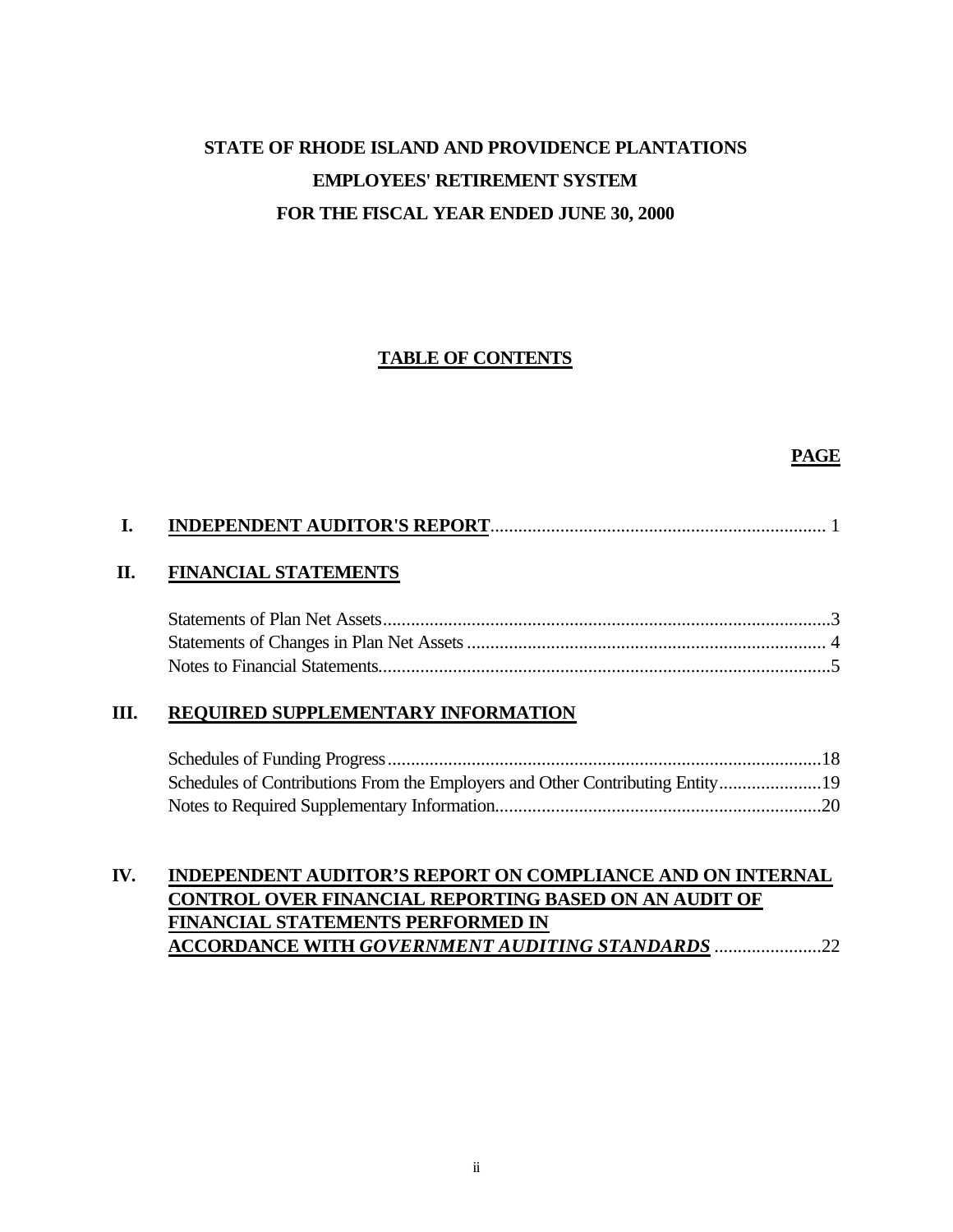State of Rhode Island and Probidence Plantations



**GENERAL ASSEMBLY** Office of the Auditor General 1145 Main Street Pawtucket, Rhode Island 02860-4807

OFFICE (401) 222-2435 FAX (401) 222-2111

**INDEPENDENT AUDITOR'S REPORT**

### JOINT COMMITTEE ON LEGISLATIVE SERVICES, GENERAL ASSEMBLY STATE OF RHODE ISLAND AND PROVIDENCE PLANTATIONS:

We have audited the accompanying statements of plan net assets of the State of Rhode Island and Providence Plantations Employees' Retirement System (the System) as of June 30, 2000 and the related statements of changes in plan net assets for the year then ended. These financial statements are the responsibility of the System's management. Our responsibility is to express an opinion on these financial statements based on our audit.

We conducted our audit in accordance with generally accepted auditing standards and the standards applicable to financial audits contained in *Government Auditing Standards,* issued by the Comptroller General of the United States. Those standards require that we plan and perform the audit to obtain reasonable assurance about whether the financial statements are free of material misstatement. An audit includes examining, on a test basis, evidence supporting the amounts and disclosures in the financial statements. An audit also includes assessing the accounting principles used and significant estimates made by management, as well as evaluating the overall financial statement presentation. We believe that our audit provides a reasonable basis for our opinion.

As discussed in Note 1(a), the financial statements referred to above present only the plan net assets and changes in plan net assets of the Pension Trust Funds of the State of Rhode Island and Providence Plantations (the State) and are not intended to present fairly the financial position and results of operation of the State, in conformity with generally accepted accounting principles.

In our opinion, the financial statements referred to above present fairly, in all material respects, the net assets of the plans within the System as of June 30, 2000, and the changes in plan net assets for the year then ended in conformity with generally accepted accounting principles.

In accordance with *Government Auditing Standards*, we have also issued a report dated November 3, 2000 on our consideration of the System's internal control over financial reporting and our tests of its compliance with certain provisions of laws, regulations, and contracts. That report is an integral part of an audit performed in accordance with *Government Auditing Standards* and should be read in conjunction with this report in considering the results of our audit. Joint Committee on Legislative Services Page 2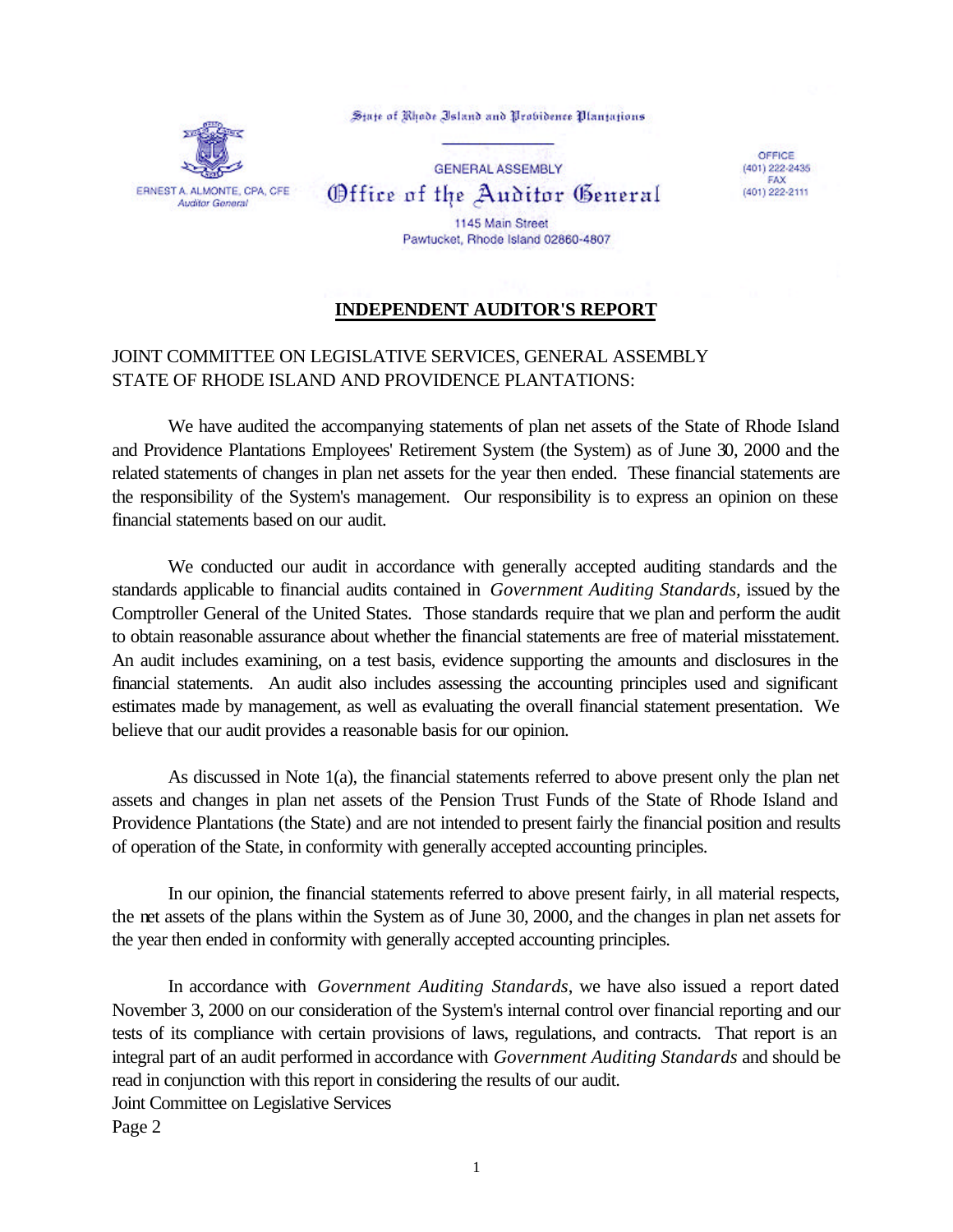The Schedules of Funding Progress and the Schedules of Contributions from the Employers and Other Contributing Entity on pages 18 and 19 are not a required part of the basic financial statements but are supplementary information required by the Governmental Accounting Standards Board. We have applied certain limited procedures, which consist principally of inquiries of management regarding the methods of measurement and presentation of the supplementary information. However, we did not audit the information and express no opinion on it.

Comet A. Almante

 Ernest A. Almonte, CPA, CFE Auditor General

November 3, 2000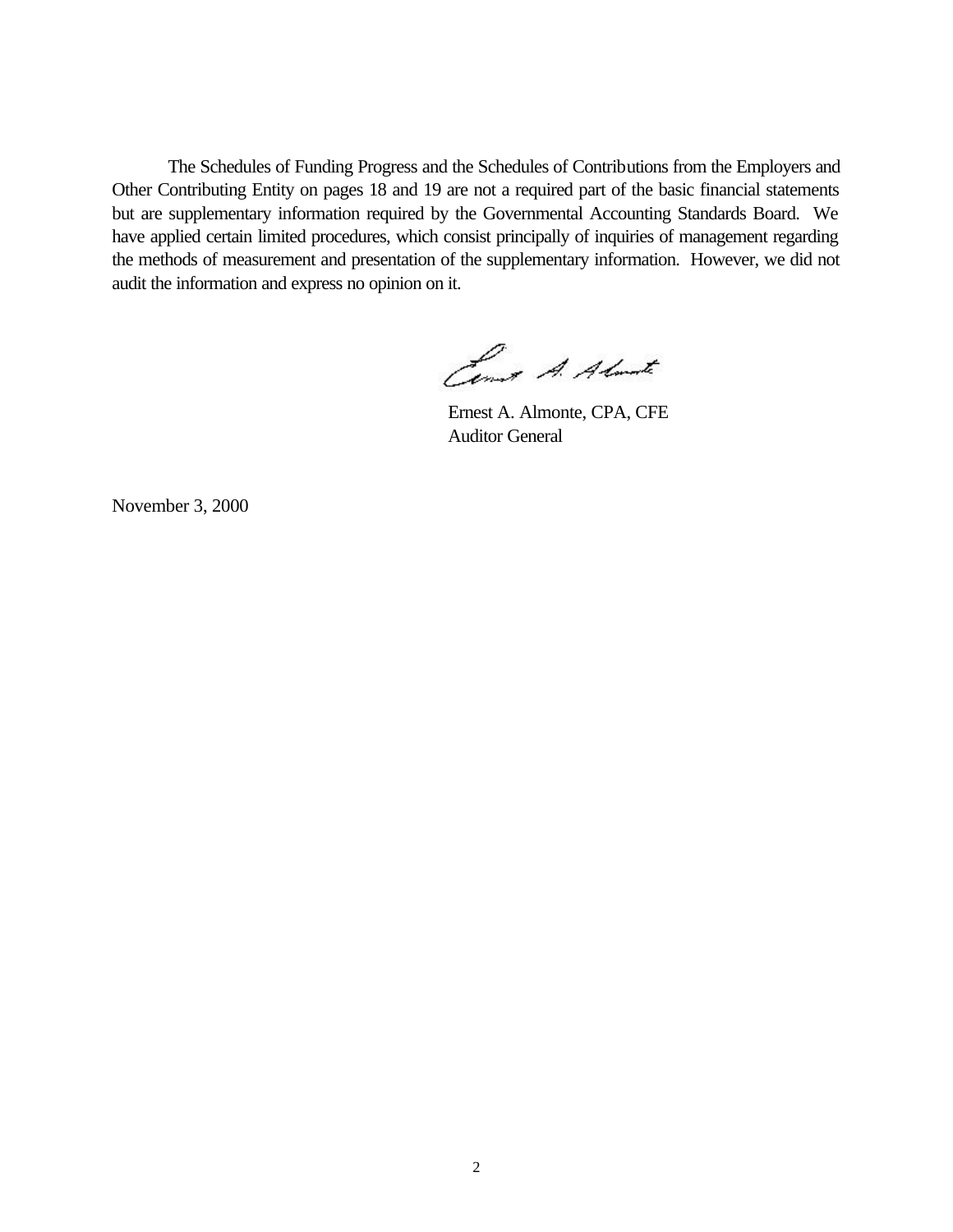#### *EMPLOYEES' RETIREMENT SYSTEM OF RHODE ISLAND*

### *Statements of Plan Net Assets June 30, 2000*

|                                                                                                                                | ERS                 | <b>MERS</b>       | <b>SPRBT</b>     | <b>JRBT</b>     | Total<br>(Memorandum Only) |
|--------------------------------------------------------------------------------------------------------------------------------|---------------------|-------------------|------------------|-----------------|----------------------------|
| <b>Assets</b>                                                                                                                  |                     |                   |                  |                 |                            |
| Cash and cash equivalents (Note 3)                                                                                             | \$<br>317,943       | \$<br>77,332      | \$<br>152,424    | \$<br>100,324   | \$<br>648,023              |
| Receivables                                                                                                                    |                     |                   |                  |                 |                            |
| Member contributions                                                                                                           | 7,616,569           | 1,285,553         |                  |                 | 8,902,122                  |
| <b>Employer contributions</b>                                                                                                  | 8,371,093           | 578,494           |                  |                 | 8,949,587                  |
| Due from state for teachers                                                                                                    | 8,555,891           |                   |                  |                 | 8,555,891                  |
| Miscellaneous                                                                                                                  | 1,542,819           | 242,599           | 3,286            | 2,279           | 1,790,983                  |
| Total receivables                                                                                                              | 26,086,372          | 2,106,646         | 3,286            | 2,279           | 28,198,583                 |
| Investments, at fair value (Note 3)                                                                                            |                     |                   |                  |                 |                            |
| Equity in Short-Term Investment Fund                                                                                           | 4,442,089           | 416,204           |                  |                 | 4,858,293                  |
| <b>Equity in Pooled Trust</b>                                                                                                  | 6,098,620,862       | 892,446,996       | 11,377,097       | 7,405,683       | 7,009,850,638              |
| Plan specific investments                                                                                                      | 27,445,150          |                   |                  |                 | 27,445,150                 |
| <b>Total investments</b>                                                                                                       | 6,130,508,101       | 892,863,200       | 11,377,097       | 7,405,683       | 7,042,154,081              |
| Total assets                                                                                                                   | 6,156,912,416       | 895,047,178       | 11,532,807       | 7,508,286       | 7,071,000,687              |
| <b>Liabilities</b>                                                                                                             |                     |                   |                  |                 |                            |
| Accounts and vouchers payable                                                                                                  | 3,462,358           | 529,722           | 6,314            | 4,111           | 4,002,505                  |
| <b>Total liabilities</b>                                                                                                       | 3,462,358           | 529,722           | 6,314            | 4,111           | 4,002,505                  |
| Net assets held in trust for pension<br>benefits (A schedule of funding<br>progress for each plan is<br>presented on page 18.) | \$<br>6,153,450,058 | \$<br>894,517,456 | \$<br>11,526,493 | \$<br>7,504,175 | \$<br>7,066,998,182        |
|                                                                                                                                |                     |                   |                  |                 |                            |

*See notes to financial statements.*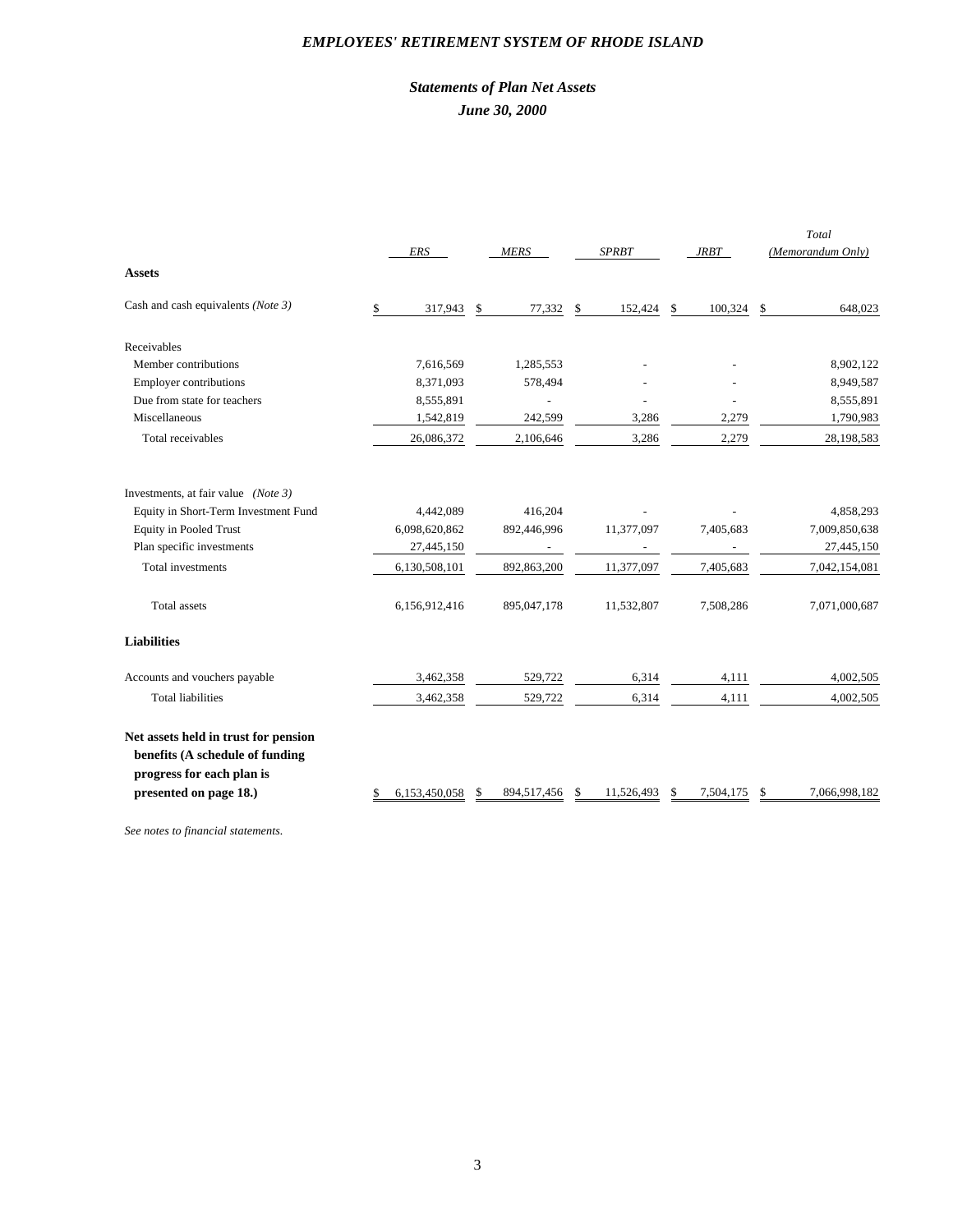#### *EMPLOYEES' RETIREMENT SYSTEM OF RHODE ISLAND*

### *Statements of Changes In Plan Net Assets Fiscal Year ended June 30, 2000*

|                                       | ERS                 |    | <b>MERS</b> |      | <b>SPRBT</b> | <b>JRBT</b>     | Total<br>(Memorandum Only) |
|---------------------------------------|---------------------|----|-------------|------|--------------|-----------------|----------------------------|
| <b>Additions</b>                      |                     |    |             |      |              |                 |                            |
| Contributions                         |                     |    |             |      |              |                 |                            |
| Member contributions                  | \$<br>111,461,614   | \$ | 14,188,637  | - \$ | 495,937 \$   | 289,165 \$      | 126,435,353                |
| <b>Employer contributions</b>         | 104,498,837         |    | 5,823,861   |      | 1,508,778    | 1,007,618       | 112,839,094                |
| State contributions for teachers      | 40,719,407          |    |             |      |              |                 | 40,719,407                 |
| Interest on service credits purchased | 939,160             |    | 127,247     |      |              |                 | 1,066,407                  |
| Service credit transfer payments      | 177,291             |    | 71,010      |      |              |                 | 248,301                    |
| Total contributions                   | 257,796,309         |    | 20,210,755  |      | 2,004,715    | 1,296,783       | 281,308,562                |
| Investment income                     |                     |    |             |      |              |                 |                            |
| Net appreciation in fair value        |                     |    |             |      |              |                 |                            |
| of investments                        | 342,181,350         |    | 50,210,425  |      | 607,613      | 395,953         | 393,395,341                |
| Interest                              | 129,834,614         |    | 18,739,265  |      | 215,017      | 139,990         | 148,928,886                |
| Dividends                             | 40,717,718          |    | 5,960,810   |      | 69,362       | 45,158          | 46,793,048                 |
| Other investment income               | 21,687,155          |    | 3,088,533   |      | 36,251       | 23,599          | 24,835,538                 |
|                                       | 534,420,837         |    | 77,999,033  |      | 928,243      | 604,700         | 613,952,813                |
| Less investment expense               | 19,017,066          |    | 2,781,708   |      | 32,091       | 20,955          | 21,851,820                 |
| Net investment income                 | 515,403,771         |    | 75,217,325  |      | 896,152      | 583,745         | 592,100,993                |
| Total additions                       | 773,200,080         |    | 95,428,080  |      | 2,900,867    | 1,880,528       | 873,409,555                |
| <b>Deductions</b>                     |                     |    |             |      |              |                 |                            |
| <b>Benefits</b>                       |                     |    |             |      |              |                 |                            |
| Retirement benefits                   | 253,419,163         |    | 27,045,803  |      |              |                 | 280,464,966                |
| Cost of living adjustment             | 59,573,173          |    | 2,431,315   |      |              |                 | 62,004,488                 |
| <b>SRA Plus (option)</b>              | 16,960,821          |    | 1,184,614   |      |              |                 | 18,145,435                 |
| Supplemental benefits                 | 922,803             |    |             |      |              |                 | 922,803                    |
| Death benefits post-retirement        | 2,380,464           |    | 658,943     |      |              |                 | 3,039,407                  |
| Death benefits pre-retirement         | 356,800             |    | 94,400      |      |              |                 | 451,200                    |
| Total benefits                        | 333,613,224         |    | 31,415,075  |      |              |                 | 365,028,299                |
| Refund of contributions               | 6,326,341           |    | 1,204,816   |      |              |                 | 7,531,157                  |
| Administrative expense                | 2,287,909           |    | 334,047     |      | 2,626        | 1,576           | 2,626,158                  |
| Service credit transfer payments      | 71,010              |    | 177,291     |      |              |                 | 248,301                    |
| Total deductions                      | 342,298,484         |    | 33,131,229  |      | 2,626        | 1,576           | 375,433,915                |
| Net increase                          | 430,901,596         |    | 62,296,851  |      | 2,898,241    | 1,878,952       | 497,975,640                |
| Net assets held in trust for          |                     |    |             |      |              |                 |                            |
| pension benefits                      |                     |    |             |      |              |                 |                            |
| <b>Beginning of year</b>              | 5,722,548,462       |    | 832,220,605 |      | 8,628,252    | 5,625,223       | 6,569,022,542              |
| End of year                           | \$<br>6,153,450,058 | S, | 894,517,456 | S    | 11,526,493   | \$<br>7,504,175 | \$<br>7,066,998,182        |

*See notes to financial statements.*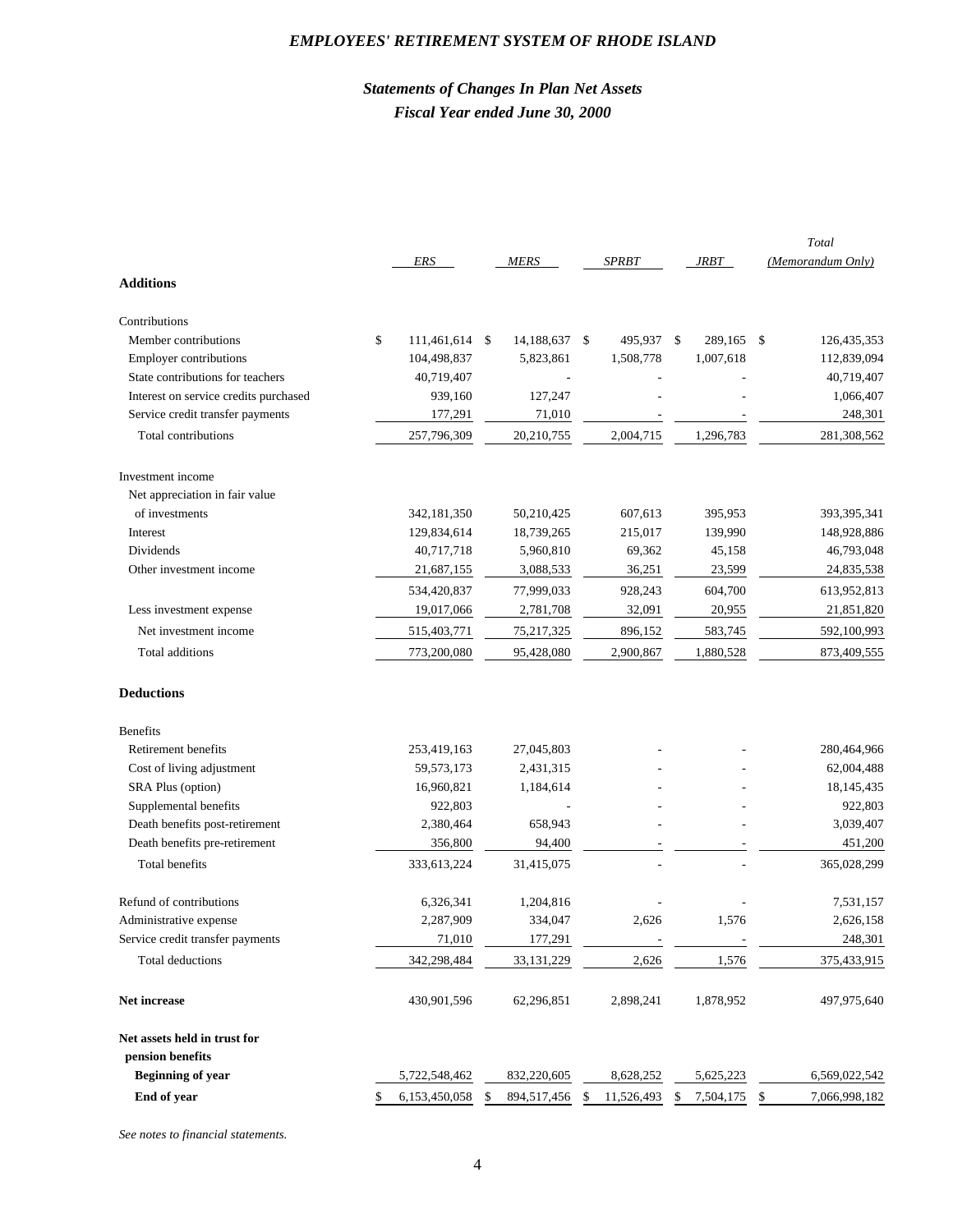# **1. Plan Descriptions**

#### **(a). General**

The Employees' Retirement System of Rhode Island (the "System") acts as a common investment and administrative agent for pension benefits to be provided for four defined benefit retirement plans as listed below:

| Plan Name                                          | Type of Plan                    |
|----------------------------------------------------|---------------------------------|
|                                                    |                                 |
| Employees' Retirement System ( <i>ERS</i> )        | Cost-sharing multiple-employer  |
|                                                    | defined benefit plan            |
| Municipal Employees' Retirement System             | Agent multiple-employer defined |
| (MERS)                                             | benefit plan                    |
| State Police Retirement Benefits Trust (SPRBT)     | Single-employer defined benefit |
|                                                    | plan                            |
| Judicial Retirement Benefits Trust ( <i>JRBT</i> ) | Single-employer defined benefit |
|                                                    | plan                            |

Although the assets of the plans are commingled for investment purposes, each plan's assets are accounted for separately and may be used only for the payment of benefits to the members of that plan, in accordance with the terms of that plan.

The System's financial statements are included as Pension Trust Funds within the Trust and Agency Funds in the Comprehensive Annual Financial Report of the State of Rhode Island and Providence Plantations.

The System is administered by the State of Rhode Island Retirement Board which consists of 15 members: the general treasurer; the director of administration or his or her designee; the budget officer or his or her designee; the fiscal advisor to the house finance committee or his or her designee; the president of the league of cities and towns or his or her designee; two (2) active State employee members of the retirement system or officials from state employee unions to be elected by active State employees; two (2) active teacher members of the retirement system or officials from a teachers union to be elected by active teachers; one active municipal employee member of the retirement system or an official from a municipal employees union to be elected by active municipal employees; one retired member of the retirement system to be elected by retired members of the System; the chairperson of the house finance committee or his or her designee; the chairperson of the senate finance committee or his or her designee; and two (2) public representatives, one of whom shall be a C.L.U. competent in the area of pension benefits, shall be appointed by the governor and whose term shall be for four (4) years, or until their successors are appointed.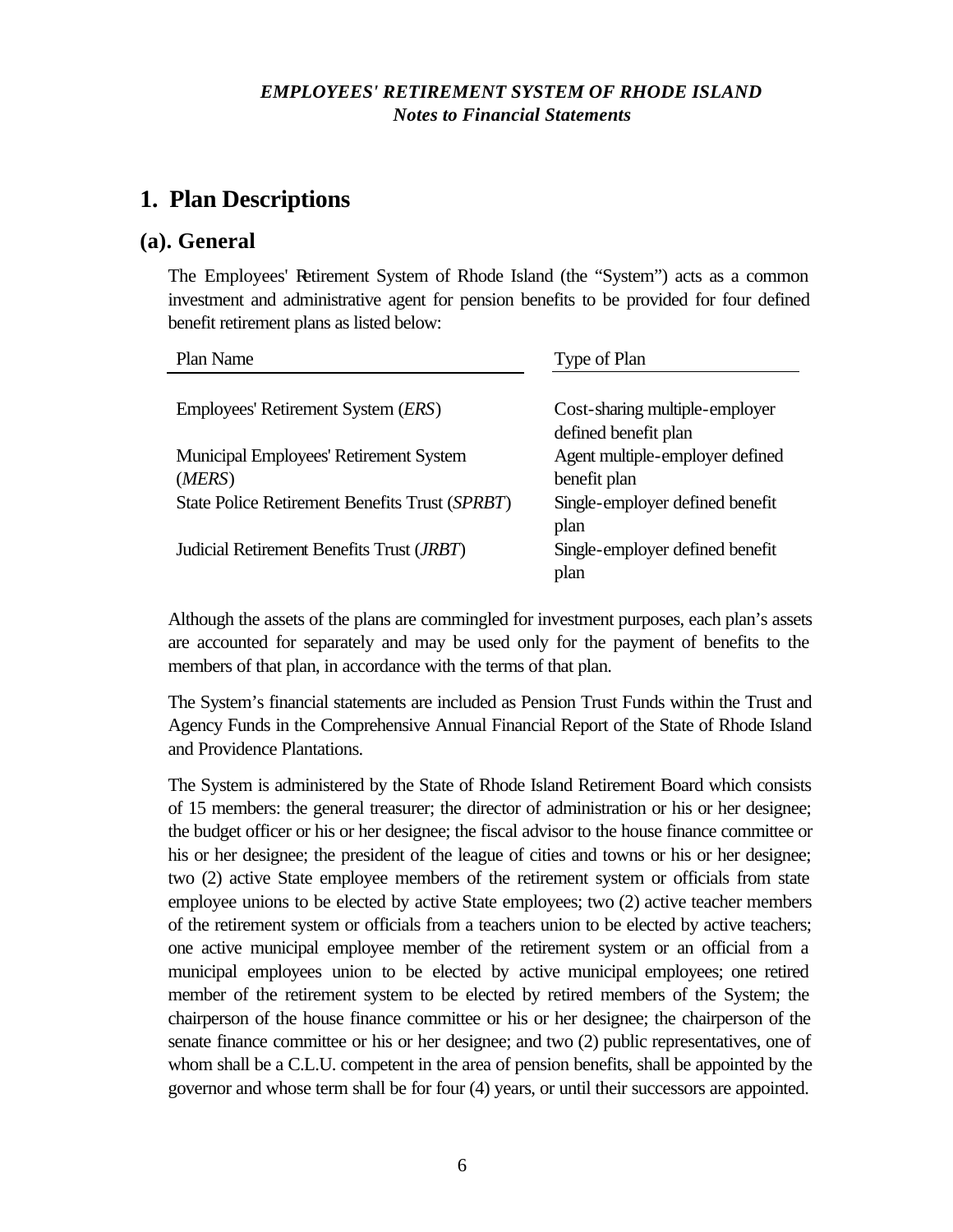# **1. Plan Descriptions**

### **(a). General (continued)**

The System's purpose is to provide retirement benefits to state employees, public school teachers, general municipal employees, public safety employees, state police officers and judges.

A summary of membership in the plans as of the June 30, 1999 actuarial valuation is listed below:

|                        |                               | Terminated plan<br>members entitled  |                  | Active           |                  |
|------------------------|-------------------------------|--------------------------------------|------------------|------------------|------------------|
|                        | Retirees and<br>beneficiaries | to but not yet<br>receiving benefits | Active<br>Vested | $Non-$<br>vested | Total by<br>Plan |
| <b>ERS</b>             |                               |                                      |                  |                  |                  |
| <b>State Employees</b> | 9,067                         | 1,882                                | 8,762            | 4,607            | 24,318           |
| Teachers               | 6,043                         | 1,286                                | 7,313            | 5,969            | 20,611           |
| <b>MERS</b>            |                               |                                      |                  |                  |                  |
| General Employees      | 3,139                         | 894                                  | 2,578            | 3,425            | 10,036           |
| <b>Public Safety</b>   | 251                           | 31                                   | 424              | 556              | 1,262            |
| <b>SPRBT</b>           |                               |                                      |                  | 130              | 130              |
| <b>JRBT</b>            | ۰                             |                                      |                  | 29               | 29               |
| Total by type          | 18,500                        | 4,093                                | 19,077           | 14,716           | 56,386           |

# **(b). Membership and Benefit Provisions**

#### (1) Employees' Retirement System (ERS)

The ERS was established under section two of chapter 2334 of the Rhode Island Public Laws of 1936 and placed under the management of the Retirement Board for the purpose of providing retirement allowances for employees of the State of Rhode Island under the provisions of chapters 8 to 10, inclusive, of title 36, and public school teachers under the provisions of chapters 15 to 17, inclusive, of title 16 of the Rhode Island General Laws.

The plan covers most State employees other than certain personnel at the State colleges and university (principally faculty and administrative personnel). Elected officials may become members on an optional basis. Membership in the plan is compulsory for teachers, including superintendents, principals, school nurses, and certain other school officials in the public schools in the cities and towns. Rhode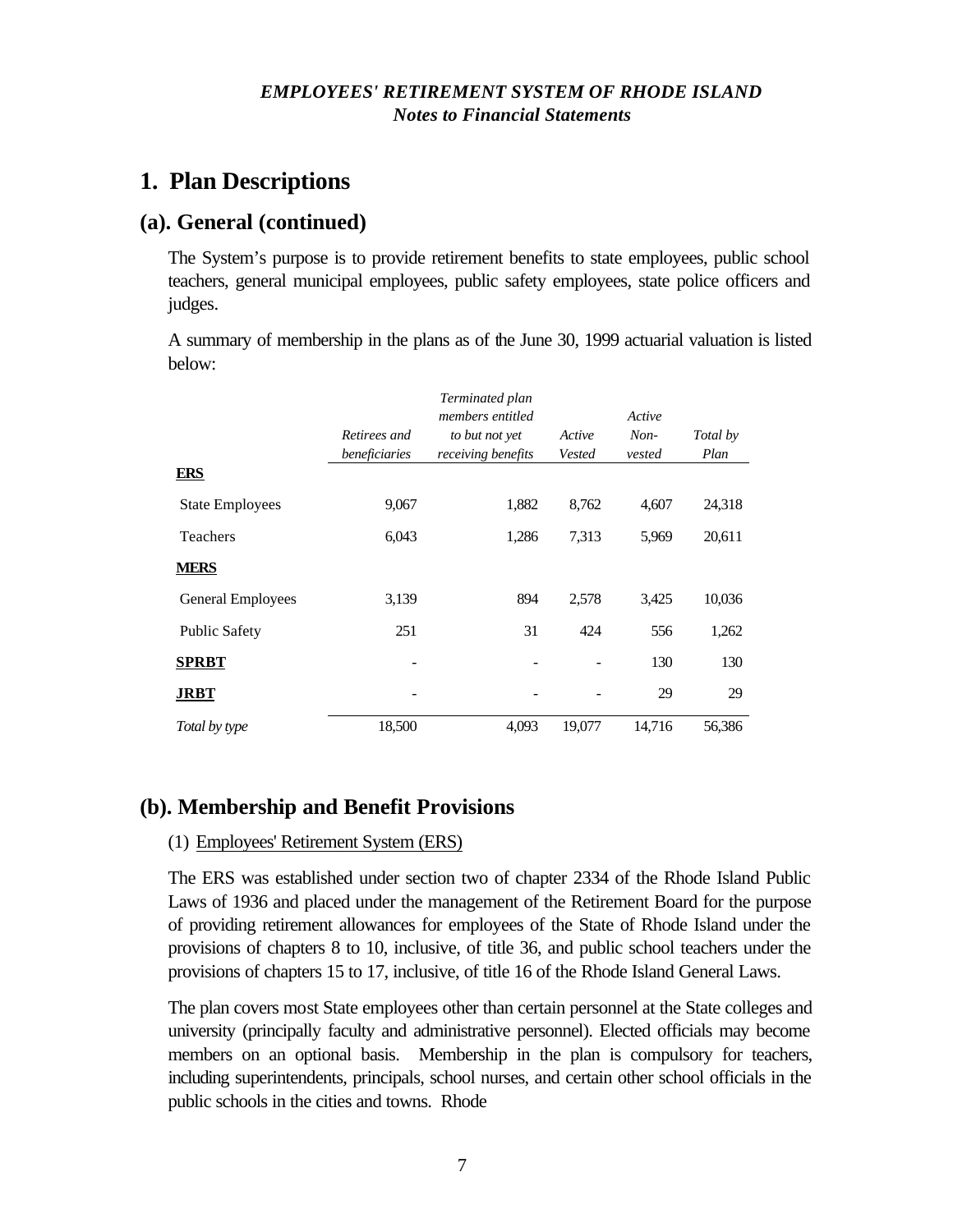# **1. Plan Descriptions**

## **(b). Membership and Benefit Provisions (continued)**

Island Airport Corporation (RIAC) employees hired before July 1, 1993 are also covered and have the same benefits as State employees. Rhode Island Economic Development Corporation (RIEDC) employees who were (1) active contributing members and employees of the Department of Economic Development of the State of Rhode Island before October 31, 1995, and (2) elected to continue membership in the plan are also covered and have the same benefits as State employees. Narragansett Bay Water Quality District Commission employees who are members of a collective bargaining unit are also covered and have the same benefits as State employees.

The plan provides unreduced benefits of 1.7% of earnings for each of the first ten years of service; 1.9% for each of the next ten years; 3.0% per year for each of the next fourteen years; and 2% for the 35th year. Joint and survivor options are available as well as the Service Retirement Allowance (SRA) Plus option that provides for the payment of a larger benefit before the attainment of age sixty-two (62) and a reduced amount thereafter. The reduced amount is equal to the benefit before age sixty-two (62), including cost-of-living increases, minus the member's estimated social security benefit payable at age sixty-two (62). The maximum benefit is 80% of final average earnings after 35 years of service. Such benefits are available to members at least age 60 with 10 years of service, or after 28 years at any age. A different benefit formula applies to State correctional officers who may retire at age 50 if they have 20 years of service. Benefits for all employees are based on the average of the highest three consecutive years' earnings, exclusive of overtime.

On the third January after retirement, a cost-of-living increase of 3% (compounded annually) is provided independent of actual changes in the consumer price index. The plan also provides nonservice-connected disability benefits after five years of service; serviceconnected disability pensions with no minimum service requirement; vested benefits after ten years of service; survivor's benefits for service-connected death; and certain lump sum death benefits.

The plan also provides benefits to legislators elected to office prior to January 1, 1995, of \$600 for every year served up to a maximum of \$12,000. Such benefits are available to legislators 55 and over with at least 8 years of service or, at any age with 20 or more years of service.

The plan provides a survivor benefit to public school teachers via a "Teachers Survivor Benefits Fund" in lieu of Social Security. Not all school districts participate in the plan. The cost of the benefits provided by the plan are two percent (2%) of the member's annual salary up to but not exceeding an annual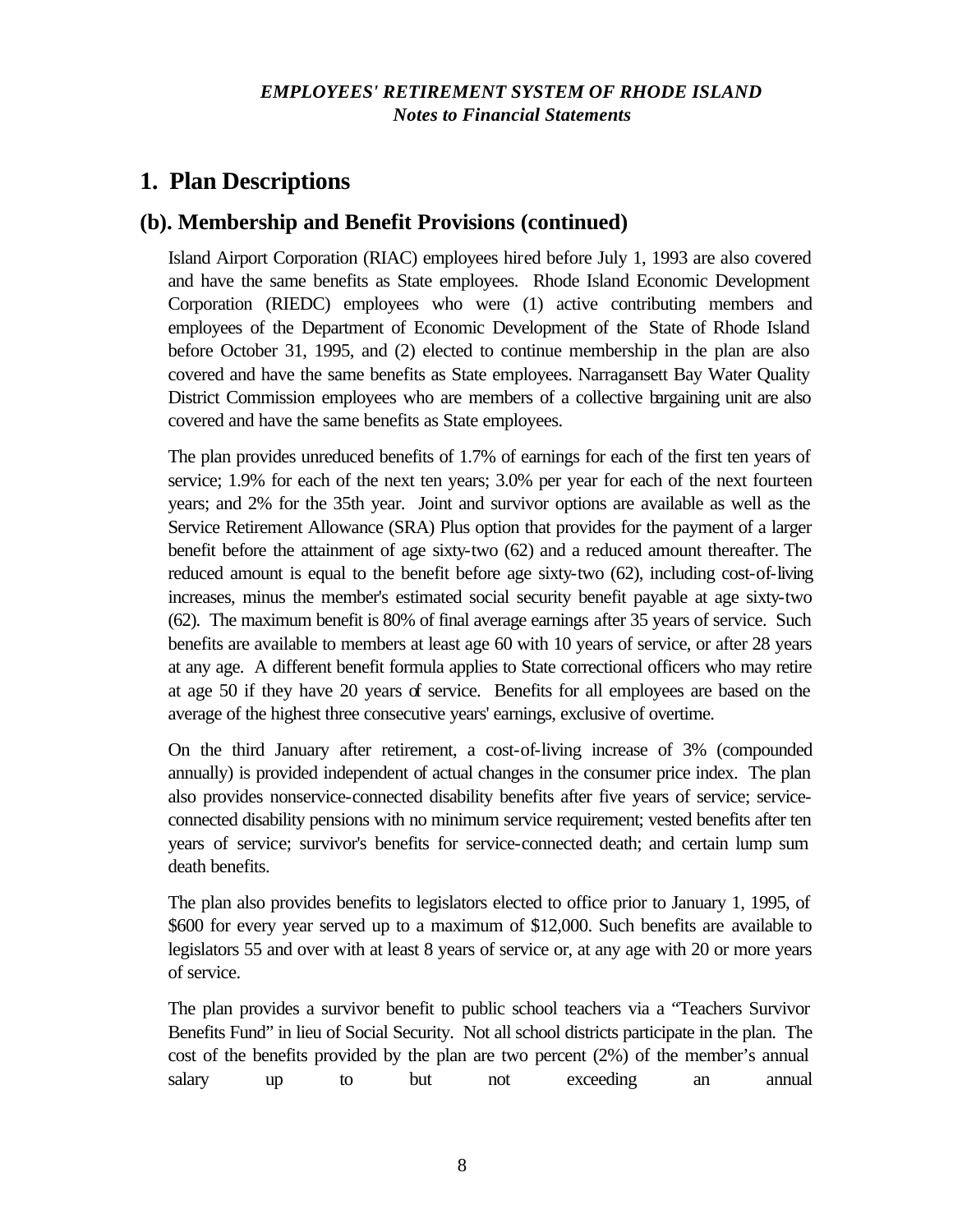# **1. Plan Descriptions**

## **(b). Membership and Benefit Provisions (continued)**

salary of \$9,600; one-half  $(1/2)$  of the cost is contributed by the member by deductions from his or her salary, and the other half (1/2) is contributed and paid by the respective city, town, or school district by which the member is employed. These contributions are in addition to the contributions required for regular pension benefits.

Spouse, parents, family and children benefits are payable following the decease of a member. A spouse shall be entitled to benefits upon attaining the age of sixty (60) years. Children's benefits are payable to the child, including a stepchild or adopted child of a deceased member if the child is unmarried and under the age of eighteen (18) years or twenty-three (23) years and a full time student, and was dependent upon the member at the time of the member's death. Family benefits are provided if at the time of the member's death the surviving spouse has in his or her care a child of the deceased member entitled to child benefits. Parents benefits are payable to the parent or parents of a deceased member if the member did not leave a widow, widower, or child who could ever qualify for monthly benefits on the member's wages and the parent.

The Teachers Survivor Benefits Fund provides benefits based on the highest salary at the time of retirement of the teacher. Benefits are payable in accordance with the following table:

|                              | <b>Spousal Monthly</b> |
|------------------------------|------------------------|
| <b>Highest Annual Salary</b> | Minimum Benefit        |
| \$17,000 or less             | \$600                  |
| \$17,001 to \$25,000         | \$700                  |
| \$25,001 to \$33,000         | \$800                  |
| \$33,001 to \$40,000         | \$900                  |
| \$40,001 and over            | \$1,000                |

Benefits payable to children and families are equal to the spousal benefit multiplied by the percentage below:

|       |          | Parent and 1   Parent and 2   Parent and more |       | One Child   Two Children | Three or more  |
|-------|----------|-----------------------------------------------|-------|--------------------------|----------------|
| Child | Children | than 2 Children                               | Alone | Alone                    | Children Alone |
| 150%  | '75%     | 175%                                          | 75%   | 150%                     | 175%           |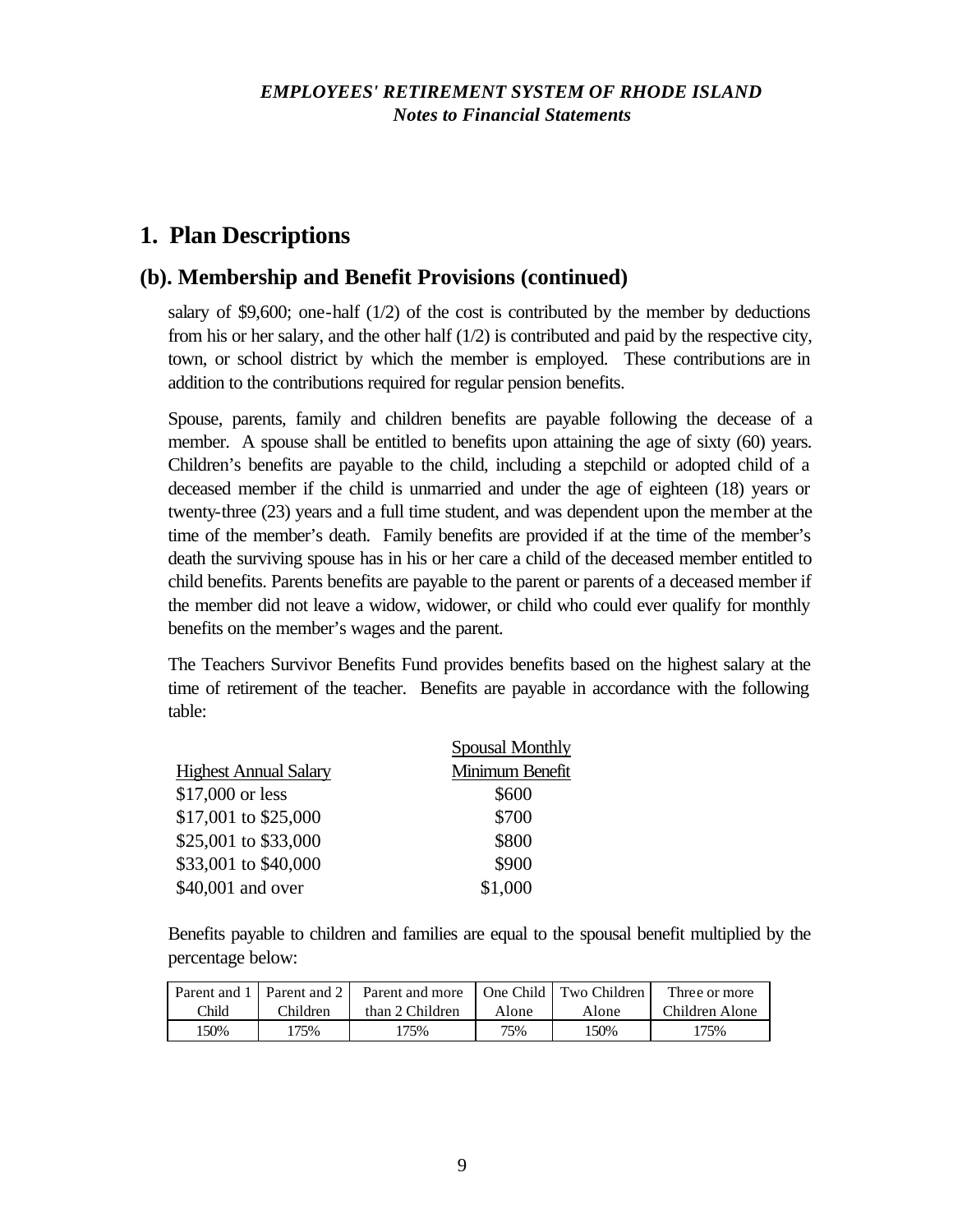# **1. Plan Descriptions**

### **(b). Membership and Benefit Provisions (continued)**

#### (2) Municipal Employees' Retirement System (MERS)

The MERS was established under section one of chapter 2784 of the Rhode Island Public Laws of 1951 and placed under the management of the Retirement Board for the purpose of providing retirement allowances to employees of municipalities, housing authorities, water and sewer districts, and municipal police and fire persons that have elected to participate.

The plan generally provides retirement benefits equal to 2% of a member's final average salary multiplied by the number of years of total service up to a maximum of 75%. Joint and survivor options are available as well as the Service Retirement Allowance (SRA) Plus option that provides for the payment of a larger benefit before the attainment of age sixtytwo (62) and a reduced amount thereafter. The reduced amount is equal to the benefit before age sixty-two (62), including cost-of-living increases, minus the member's estimated social security benefit payable at age sixty-two (62). Such benefits are available to members at least age 58 with 10 years of service or after 30 years of service at any age. Police and fire personnel may retire at age 55 if they have 10 years of service or after 25 years of service at any age. An optional cost-of-living provision may be elected for police and fire personnel and general employees. An option may be elected to provide a 20 year service pension with a benefit equal to 2.5% for each year of service up to a maximum of 75% for police and fire personnel. Benefits are based on the average of the highest three consecutive years' earnings, exclusive of overtime.

The plan also provides nonservice-connected disability benefits after 5 years of service; service-connected disability pensions with no minimum service requirement; vested benefits after 10 years of service; survivor's benefits; and certain lump sum death benefits. A summary of participating employers is listed below:

| Municipalities, housing authorities, water and sewer districts. | 63  |
|-----------------------------------------------------------------|-----|
| Municipal police and fire departments.                          | 45  |
| Total participating units as of June 30, 2000                   | 108 |

#### (3) State Police Retirement Benefits Trust (SPRBT)

The State Police Retirement Benefits Trust was established under Rhode Island General Laws 42-28-22.1 and was placed under the management of the Retirement Board for the purpose of providing retirement allowances to State Police.

The plan covers all State Police and Superintendents hired after July 1, 1987.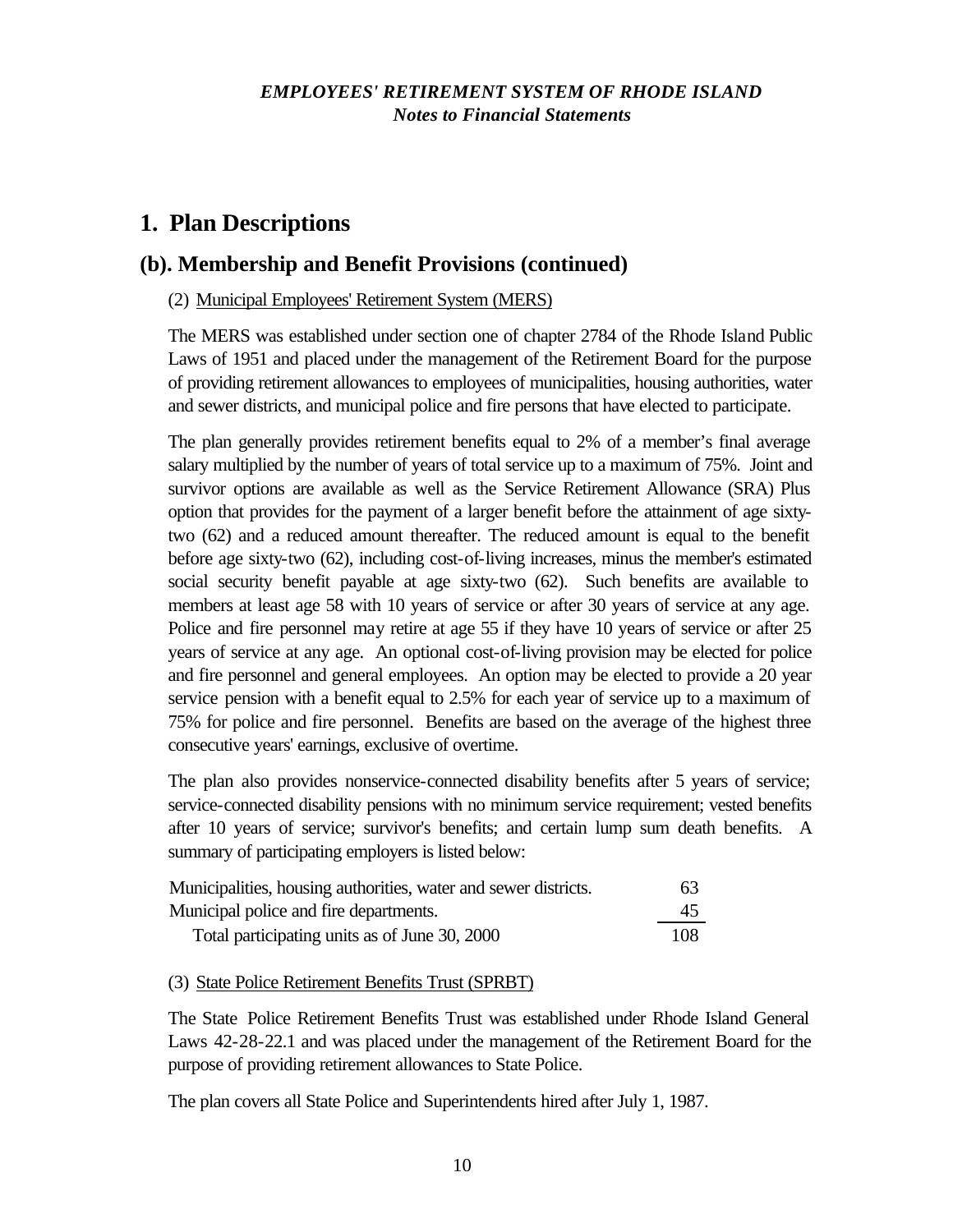# **1. Plan Descriptions**

### **(b). Membership and Benefit Provisions (continued)**

The plan generally provides retirement benefits equal to 50% of final salary after 20 years of service, plus 3.0% of final salary times service in excess of 20 years through 25 years to a maximum of 65% of final salary. Such benefits are available to members after 20 years of service regardless of age. The Superintendent of the State Police will receive 50% of his/her final salary and may retire after attainment of age 60 and 10 years of service. A cost-of-living adjustment of \$1,500 per annum beginning on January 1st of the year in which a member attains his/her third anniversary of retirement is provided to all members. Benefits are based on the final base salary earned at retirement including longevity increment, holiday pay, clothing allowance and up to 400 overtime hours.

The plan also provides nonservice-connected disability benefits after 10 years of service and service-connected disability pensions with no minimum service requirement.

(4) Judicial Retirement Benefits Trust (JRBT)

The Judicial Retirement Benefits Trust was established under Rhode Island General Laws 8-8.2-7; 8-3-16; 8-8-10.1; 28-30-18.1; and was placed under the management of the Retirement Board for the purpose of providing retirement allowances to Justices of the Traffic Tribunal, Supreme, Superior, Family, District and Workers Compensation courts.

The plan covers all Judges appointed after December 31, 1989.

The plan generally provides retirement benefits equal to 75% of the final salary at the time of retirement after 20 years of service, or 10 years of service and attainment of age 65. Judges retiring after 20 years of service after age 65 or 15 years of service after age 70 will receive full retirement benefits which is the final salary at time of retirement. On the third January after the date of retirement, a cost-of-living increase amounting to 3% not compounded is provided to Supreme, Superior, Family and District Court Judges, independent of actual changes in the consumer price index. Traffic Tribunal and Workers' Compensation Court Judges, on the third January after the date of retirement, receive a cost-of-living increase amounting to 3% compounded annually.

# **2. Summary of Significant Accounting Policies**

These financial statements were prepared in accordance with generally accepted accounting principles as prescribed by the Governmental Accounting Standards Board (GASB). The Governmental Accounting Standards Board (GASB) has the responsibility for establishing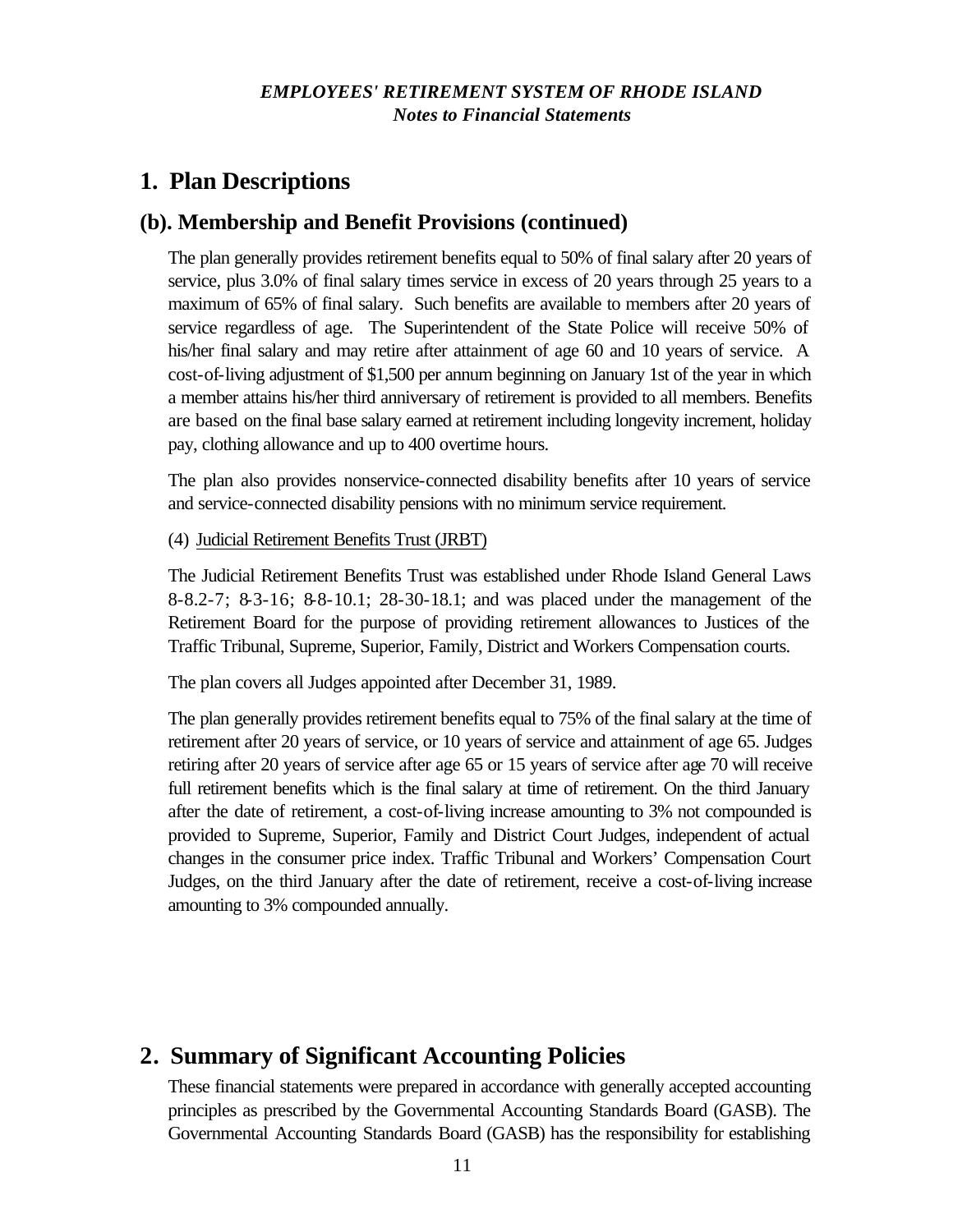generally accepted accounting principles for defined benefit pension plans established by governmental entities. In accordance with GASB Statement No. 20, in the absence of specific guidance from a GASB pronouncement, pronouncements of the Financial Accounting Standards Board (FASB) issued on or before November 30, 1989 have been followed.

**Basis of Accounting** - The financial statements of the System are prepared on the accrual basis of accounting. Under this method revenues are recorded when earned and expenses are recorded when incurred. Plan member contributions are recognized in the period in which the contributions are due. Employer contributions to each plan are recognized when due and the employer has made a formal commitment to provide the contributions. Benefits and refunds are recognized when due and payable in accordance with the terms of each plan. Dividend income is recorded on the ex-dividend date. Investment transactions are recorded on a trade date basis.

**Method Used to Value Investments** - Investments are recorded in the financial statements at fair value. Fair value is the amount that a plan can reasonably expect to receive for an investment in a current sale between a willing buyer and a willing seller - that is, other than a forced liquidation sale. The fair value of fixed income and domestic and international stocks are generally based on published market prices and quotations from national security exchanges and securities pricing services. Real estate is primarily valued on appraisals by independent appraisers or as adjusted by the general partner. Other securities and investments that are not traded on a national security exchange are valued by the respective fund manager.

**Cash and Cash Equivalents** - Cash represents cash held in trust in a financial institution. Cash equivalents are highly liquid investments with a maturity of three months or less at the time of purchase.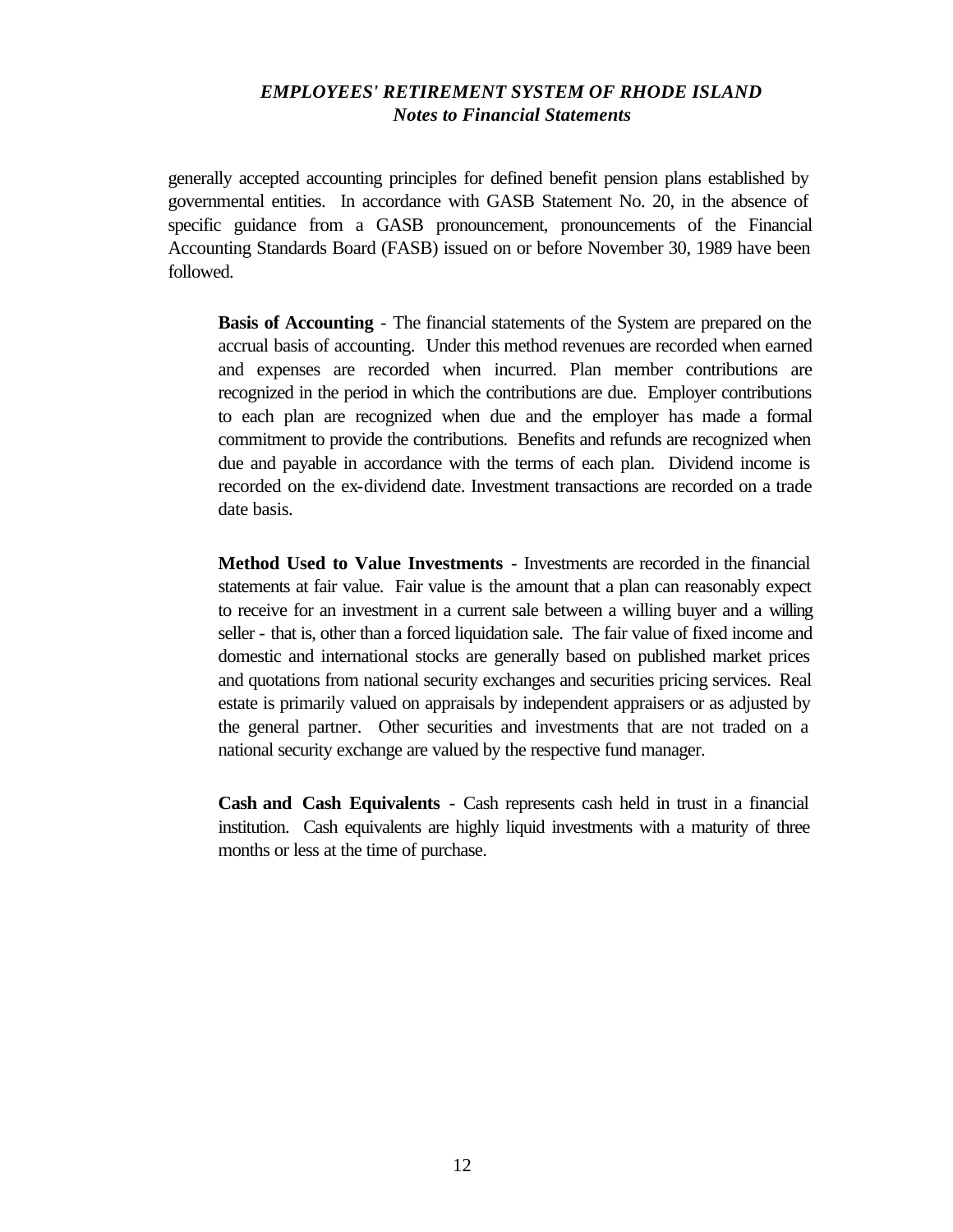# **2. Summary of Significant Accounting Policies (continued)**

**Foreign Currency Exchange Contracts** - The System may enter into foreign currency exchange contracts to minimize the short-term impact of foreign currency fluctuations on foreign investments. The gains or losses on these contracts are included in income in the period in which the exchange rates change. Gains and losses on contracts which hedge specific foreign currency denominated commitments are deferred and recognized in the period in which the transaction is completed.

**Futures Contracts –** The System may use futures contracts to manage its exposure to the stock and bond markets and the fluctuations in interest rates and currency values. Buying futures tend to increase the System's exposure to the underlying instrument. Selling futures tend to decrease the System's exposure to the underlying instrument, or hedge other System investments. Losses may arise from changes in the value of the underlying instruments, if there is an illiquid secondary market for the contracts, or if the counterparties do not perform under the contracts' terms.

Futures contracts are valued at the settlement price established each day by the board of trade or exchange on which they are traded.

**Mortgage-Backed Securities** - The System invests in various mortgage-backed securities, such as collateralized mortgage obligations (CMO). They are reported in aggregate as U.S. Government and Agency Securities in the disclosure of custodial credit risk (See Note 3 on Investments). CMO's are bonds that are collateralized by whole loan mortgages, mortgage pass-through securities or stripped mortgagebacked securities. Income is derived from payments and prepayments of principal and interest generated from collateral mortgages. Cash flows are distributed to different investment classes or tranches in accordance with that CMO's established payment order. Some CMO tranches have more stable cash flows relative to changes in interest rates while others are significantly sensitive to interest rate fluctuations.

**Memorandum Only - Total Columns** - Total columns on the financial statements are captioned "memorandum only" to indicate that they are presented only to facilitate financial analysis. Data in these columns are not comparable to a consolidation. Interfund eliminations have not been made in the aggregation of this data**.**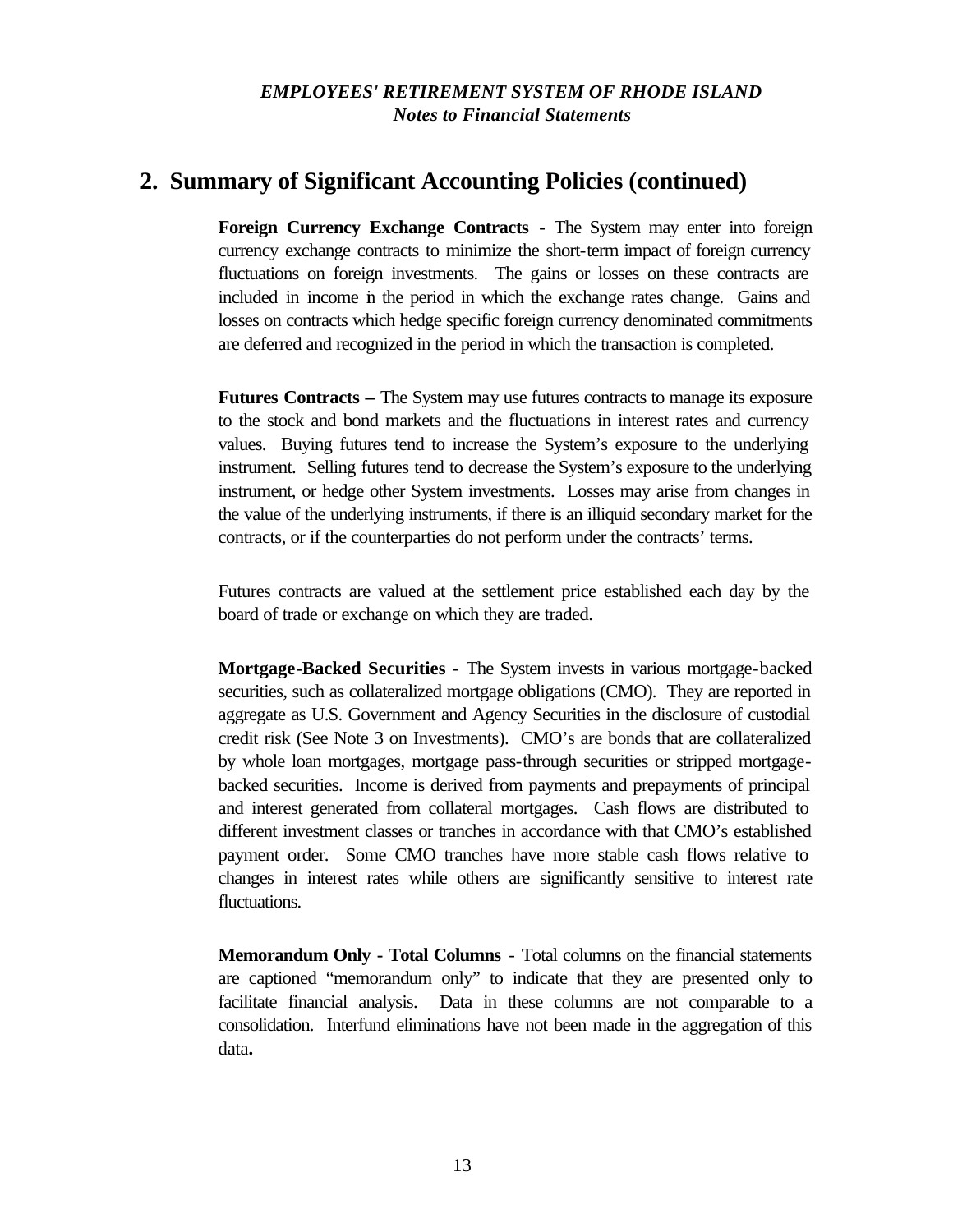# **3. Cash Deposits and Investments**

### **(a). Cash Deposits and Cash Equivalents**

At June 30, 2000, the carrying amounts of the plans' cash deposits, including cash overdrafts, are listed below:

|              | ERS                                         | <b>MERS</b> | <b>SPRBT</b> | <b>JRBT</b> |
|--------------|---------------------------------------------|-------------|--------------|-------------|
| Book balance | $$317,943$ $$77,332$ $$152,424$ $$100,324$  |             |              |             |
| Bank balance | $$799,816$ $$178,514$ $$152,678$ $$100,539$ |             |              |             |

The bank balances represent the plans' deposits in short-term trust accounts that are covered by federal depository insurance. The book and bank balances include certificates of deposits of \$500,000 in ERS and \$100,000 in MERS.

In accordance with Rhode Island General Laws, Chapter 35-10.1, depository institutions holding deposits of the State, its agencies or governmental subdivisions of the State, shall at a minimum, insure or pledge eligible collateral equal to one hundred percent of time deposits with maturities greater than sixty days. Any of these institutions that do not meet minimum capital standards prescribed by federal regulators shall insure or pledge eligible collateral equal to one hundred percent of deposits, regardless of maturity. None of the System's deposits was required to be collateralized at June 30, 2000.

### **(b). Investments**

The State Investment Commission oversees all investments made by the State of Rhode Island, including those made for the System. Investment managers engaged by the Commission, at their discretion and in accordance with the investment objectives and guidelines for the System, make certain investments. The General Treasurer makes certain short-term investments on a daily basis. Rhode Island General Laws, Section 35-10-11 (b)(3) requires that all investments shall be made in securities as would be acquired by prudent persons of discretion and intelligence who are seeking a reasonable income and the preservation of capital.

On July 1, 1992, the State Investment Commission pooled the assets of the ERS with the assets of the MERS for investment purposes only, and assigned units to the plans based on their respective share of market value. On September 29, 1994 and November 1, 1995, the assets of the SPRBT and the JRBT, respectively, were added to the pool for investment purposes only. The custodian bank (State Street Bank) holds most assets of the System in two pooled trusts, Short-term Investment Trust and Pooled Trust. Each plan holds units in the trusts. The number of units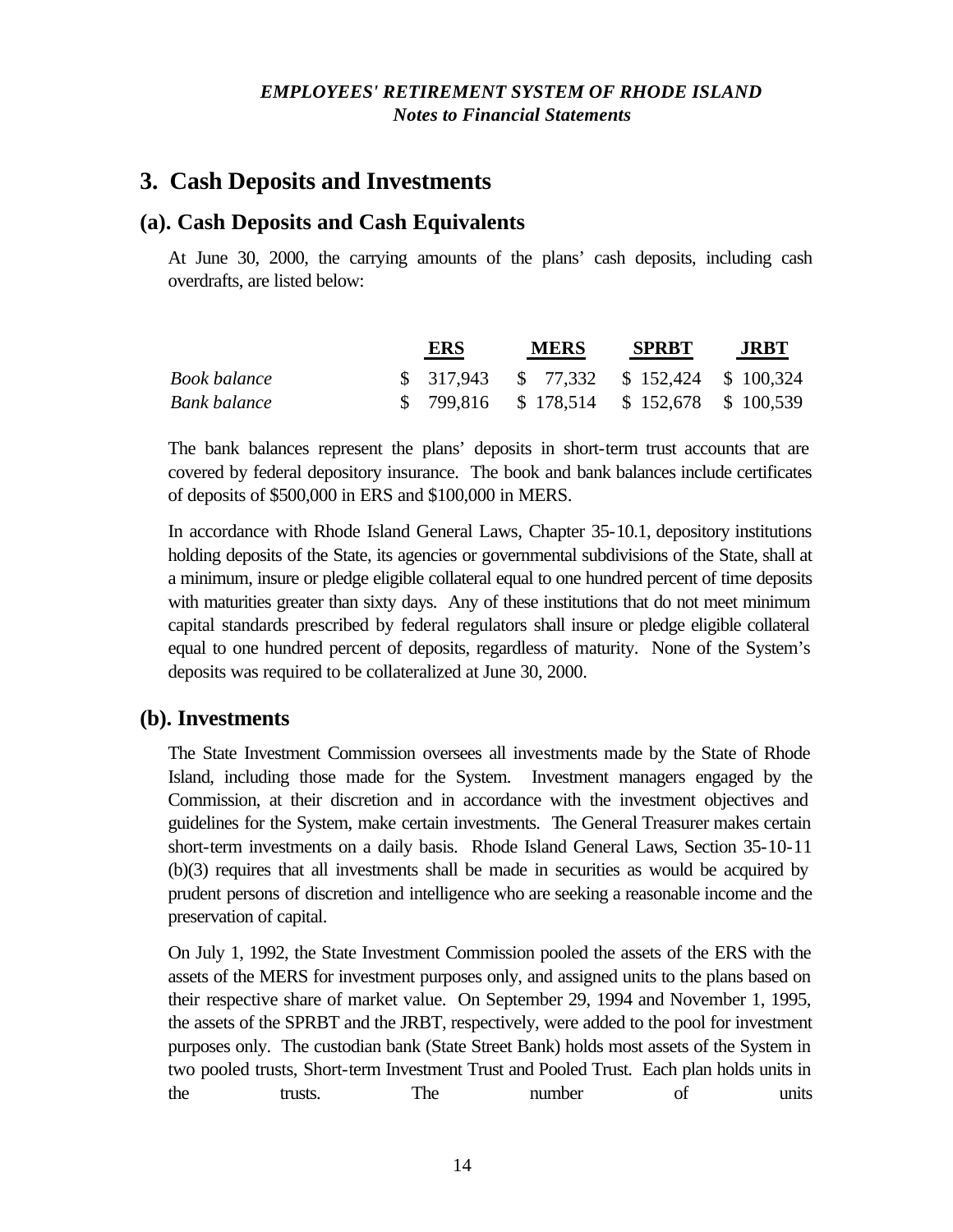# **3. Cash Deposits and Investments**

## **(b). Investments (continued)**

held by each plan is a function of each plans' respective contributions to or withdrawals from the trust.

Certain investments are not pooled and are held by only one plan (Plan specific investments). As of June 30, 2000, the ERS held investments in bonds issued by the R.I. Housing and Mortgage Finance Corporation having a fair value of \$3,844,884. This entity is included as a discretely presented proprietary component unit in the State of Rhode Island's Comprehensive Annual Financial Report. The ERS also holds a loan receivable with a fair market value of \$22,890,000. This loan is secured by real estate located in Rhode Island.

The System's investments (at fair value) are categorized in the following table to give an indication of the level of risk assumed by the entity at June 30, 2000:

> **Category 1** includes insured or registered, or securities held by the System or its agent in the System's name.

> **Category 2** includes uninsured and unregistered, with securities held by the counterparty's trust department or agent in the System's name.

> **Category 3** includes uninsured and unregistered, with securities held by the counterparty, or by its trust department or agent but not in the System's name.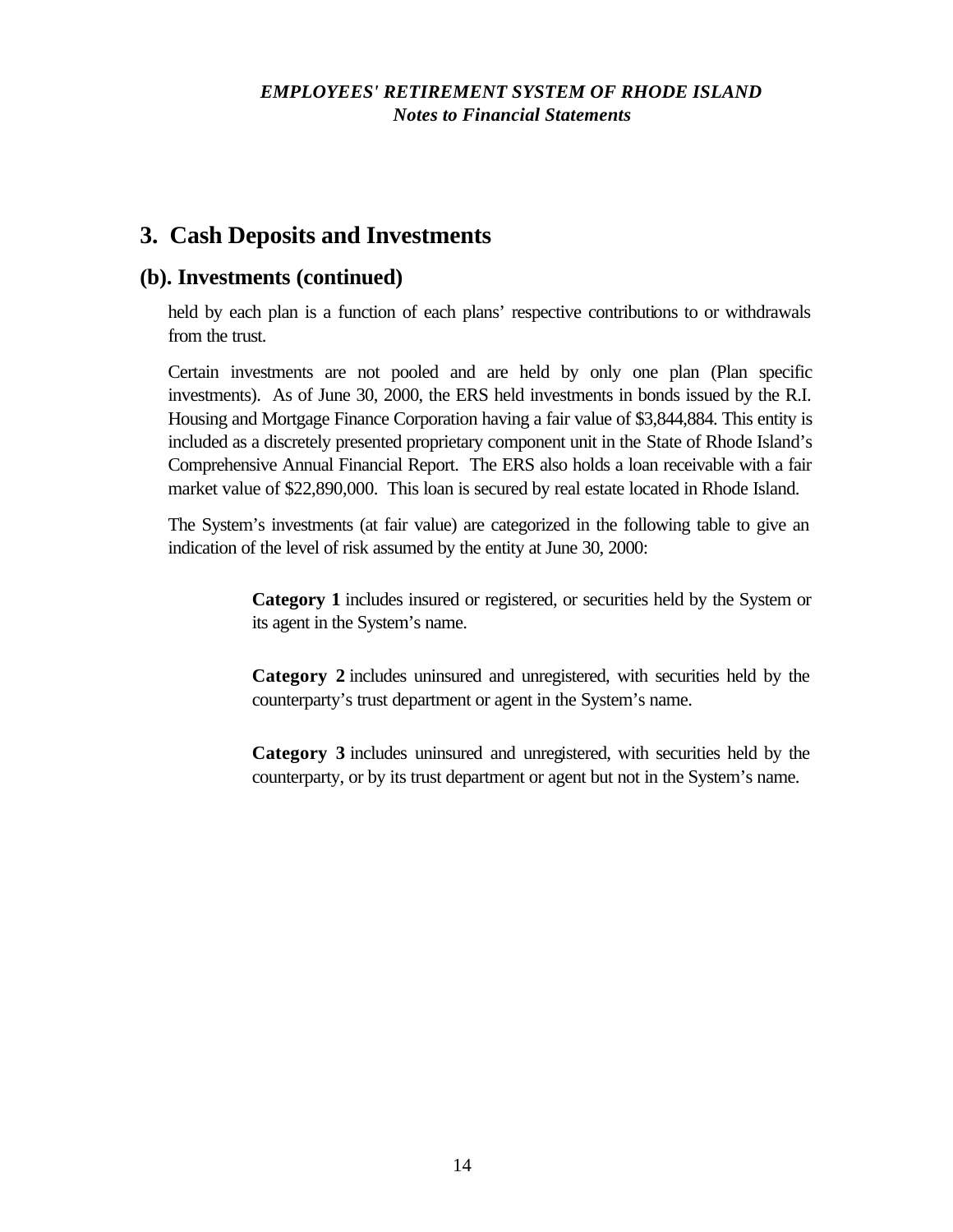# **3. Cash Deposits and Investments**

### **(b). Investments (continued)**

|                                                      |    | Short-term<br><i>Investment</i><br>Fund | Pooled<br>Trust |                  |     | Plan<br>Specific |
|------------------------------------------------------|----|-----------------------------------------|-----------------|------------------|-----|------------------|
| <b>Investments - Category 1</b>                      |    |                                         |                 |                  |     |                  |
| U.S. Government and Agency Securities                | \$ |                                         | \$              | 1,306,557,383 \$ |     |                  |
| Corporate Bonds and Notes                            |    |                                         |                 | 661,086,166      |     | 26,734,884       |
| Foreign Bonds                                        |    |                                         |                 | 53,280,510       |     |                  |
| <b>Equity Securities</b>                             |    |                                         |                 | 3,110,991,365    |     |                  |
| <b>Foreign Equity Securities</b>                     |    |                                         |                 | 832,894,123      |     |                  |
| Domestic Unit Investment Trust                       |    |                                         |                 | 211,445,791      |     |                  |
| Foreign Unit Investment Trust                        |    |                                         |                 | 312,918,277      |     |                  |
| Subtotal                                             |    | $\qquad \qquad -$                       |                 | 6,489,173,615    |     | 26,734,884       |
| <b>Investments not categorized</b>                   |    |                                         |                 |                  |     |                  |
| Real Estate and Venture Capital Limited Partnerships |    |                                         |                 | 372,460,261      |     |                  |
| Money Market Mutual Funds                            |    | 4,790,996                               |                 | 271,611,055      |     |                  |
| Subtotal                                             |    | 4,790,996                               |                 | 644,071,316      |     |                  |
| Total                                                | \$ | 4,790,996                               | S.              | 7,133,244,931    | S   | 26,734,884       |
| Reconciliation to investments on Statements of Plan  |    |                                         |                 |                  |     |                  |
| <b>Net Assets</b>                                    |    |                                         |                 |                  |     |                  |
| Total above                                          |    | 4,790,996                               |                 | 7,133,244,931    |     | 26,734,884       |
| Net investment payable and receivable                |    | 67,297                                  |                 |                  |     | 710,266          |
|                                                      |    |                                         |                 | (127, 973, 694)  |     |                  |
| Foreign Cash *                                       |    |                                         |                 | 4,579,401        |     |                  |
| <b>Investments on Statements of Plan Net Assets</b>  | \$ | 4,858,293                               | S               | 7,009,850,638    | \$. | 27,445,150       |

\*Deposits at the System's custodian bank, which consist of uncollateralized deposits in foreign banks, are not covered by United States federal depository insurance.

## **(c). Forward Foreign Currency Contracts**

The System may enter into forward foreign currency contracts. These contracts involve risk in excess of the amount reflected in the System's Statements of Plan Net Assets. The face or contract amount in U.S. dollars reflects the total exposure the System has in that particular currency contract. By policy, no more than 50% of actively managed Foreign Equity securities (at fair value) may be hedged into the base currency (US Dollars). The U.S. dollar value of forward foreign currency contracts is determined using forward currency exchange rates supplied by a quotation service. Losses may arise due to changes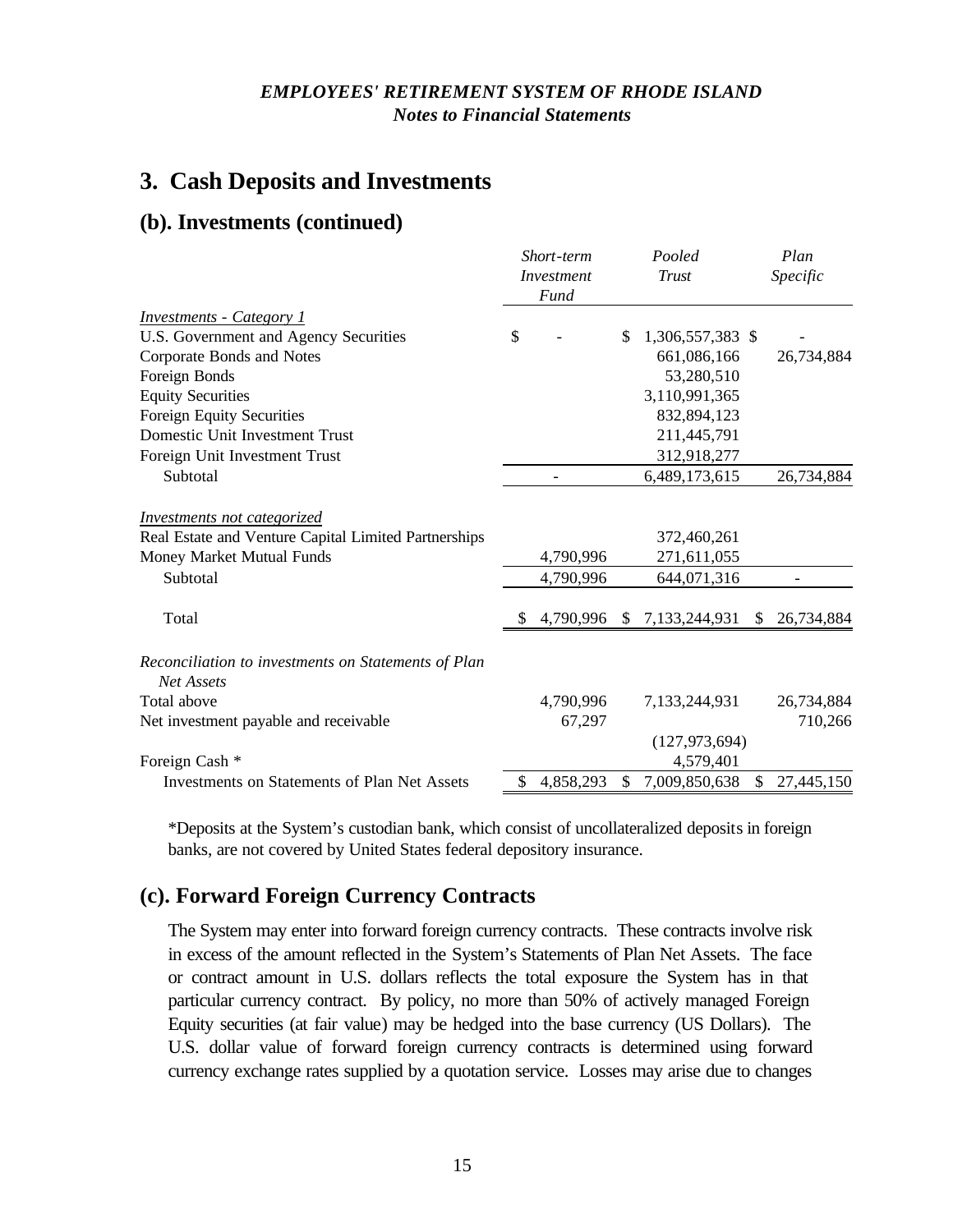in the value of the foreign currency or if the counterparty does not perform under the contract.

# **4. Contributions and Reserves**

Contribution requirements for plan members and employers are established pursuant to Rhode Island General Laws. Employers are required to contribute at an actuarially determined rate. Plan member contributions are fixed by statute.

### **(a). Funding Policy**

#### ERS, SPRBT and JRBT

The funding policy, as set forth in Rhode Island General Laws, Section 36-10-2 provides for actuarially determined periodic contributions to the plans. The Employer's contributions to the plans include (1) normal cost and (2) a payment required to amortize the unfunded frozen actuarial liability of the plans. The ERS' liability is amortized, as of June 30, 1985, over thirty (30) years in multiples of two hundred and fifteen thousandths of one percent (.215%) starting with one multiple in the fiscal year beginning July 1, 1986, and increasing by one multiple in each successive year until the fiscal year ending June 30, 1989; and amortize the remaining unfunded liability of the system as of June 30, 1988, over twentyseven (27) years beginning in the fiscal year beginning July 1, 1989, calculated such that each year's total unfunded liability payment increases at the assumed rate of inflation over the prior year's total payment. The unfunded liabilities of the SPRBT and JRBT plans are amortized over a 30-year period beginning July 1, 1992. Any subsequent changes to the unfunded liability due to changes to benefits or actuarial assumptions are amortized over a new 30-year period or over the remaining initial amortization period depending on how large the total change to the unfunded liability for each fiscal year is relative to the existing unfunded liability. The normal cost is determined using the frozen entry age cost method.

#### MERS

The funding policy, as set forth in Rhode Island General Laws, Section 45-21-42 provides for actuarially determined periodic contributions to the plans. Each employer's contribution to the plans includes normal cost and a payment, where applicable, to amortize the unfunded actuarial liability. The normal cost is determined using the entry age normal cost method. In 1989, the rules regarding the amortizing of the unfunded liability were changed. The new rules provided that the unfunded liability in 1988 will be amortized over the remainder of a 25-year period which commenced on the date the unit joined the plan. Subsequent divergences from the actuarial assumptions are funded over the projected future salaries of active members.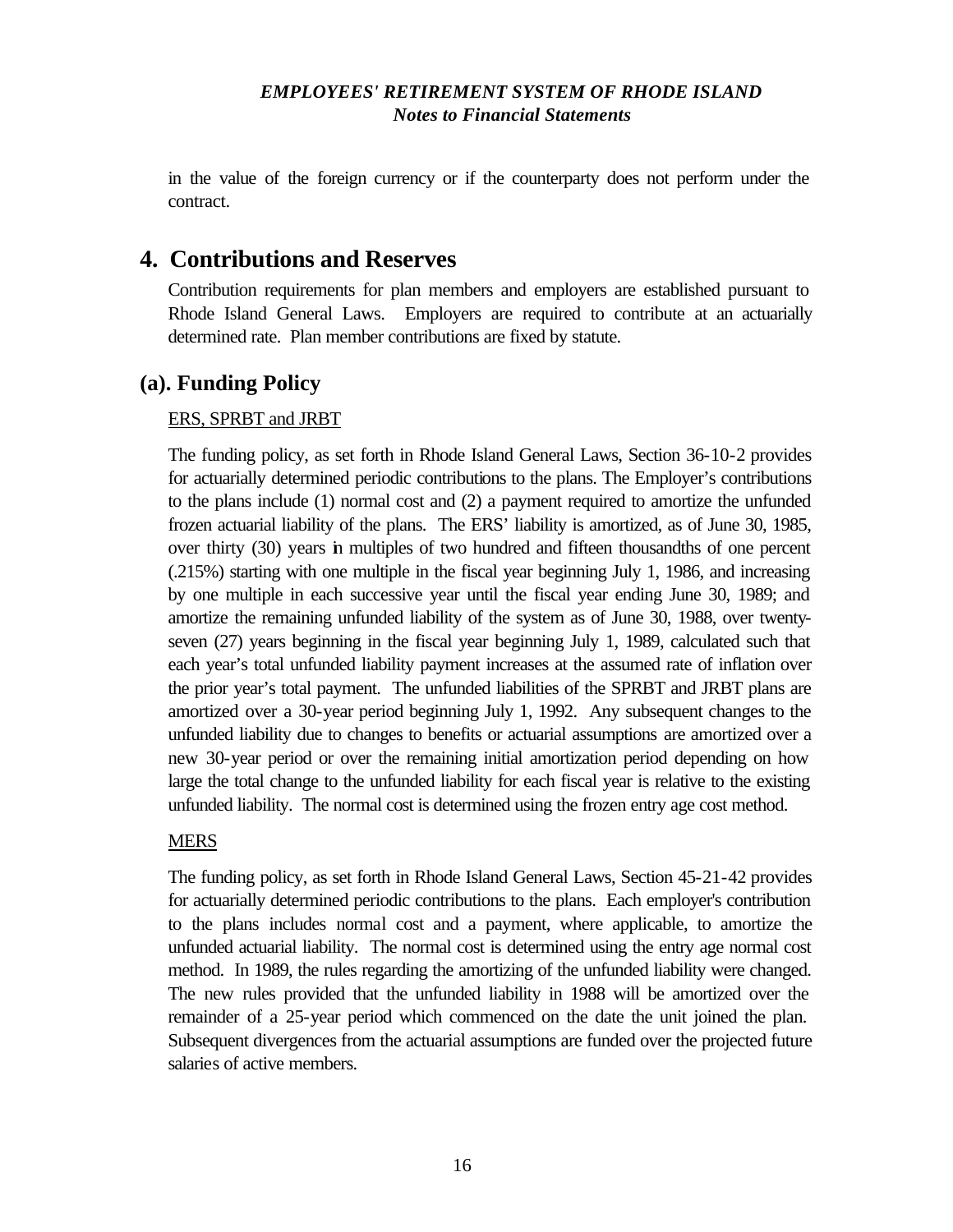# **4. Contributions and Reserves**

## **(a). Funding Policy (continued)**

#### Administrative Expenses

Administrative costs of the System are financed through investment earnings up to a maximum of 1.5% as reported in the audited financial statements for the next preceding fiscal year.

### **(b). Contributions**

**MERS**

General Employees 6.00% (additional 1% with a

Public Safety 7.00% (additional 1% with a

plan)

cost-of-living adjustment)

cost-of-living adjustment and /or 1% with a 20 year service

**SPRBT** 8.75% 26.62% **JRBT**  $8.75\%$   $30.49\%$ 

| Plan                   | <b>Employee</b> | <b>Employer</b>                             |
|------------------------|-----------------|---------------------------------------------|
| <b>ERS</b>             |                 |                                             |
| <b>State Employees</b> | 8.75%           | 8.57%                                       |
| <b>Teachers</b>        | 9.50%           |                                             |
| Municipal funded       |                 | 8.43% (7.19% for towns not participating in |
|                        |                 | the 1990 early retirement incentive)        |
| State funded           |                 | 6.21% (5.38% for towns not participating in |
|                        |                 | the 1990 early retirement incentive)        |

63 Municipalities, housing authorities, water and sewer districts contributed various actuarially determined rates.

45 Municipal police and fire departments contributed various actuarially determined rates.

The table below displays the contribution rates for the year ending June 30, 2000:

# **5. Commitments**

The Retirement System has contracted with a systems integration firm to design and build a new pension administration system. The estimated cost is \$16.8 million. Full implementation is expected by the second quarter of fiscal 2004. The new pension administration system will be financed in the same manner as other administrative expenses of the System.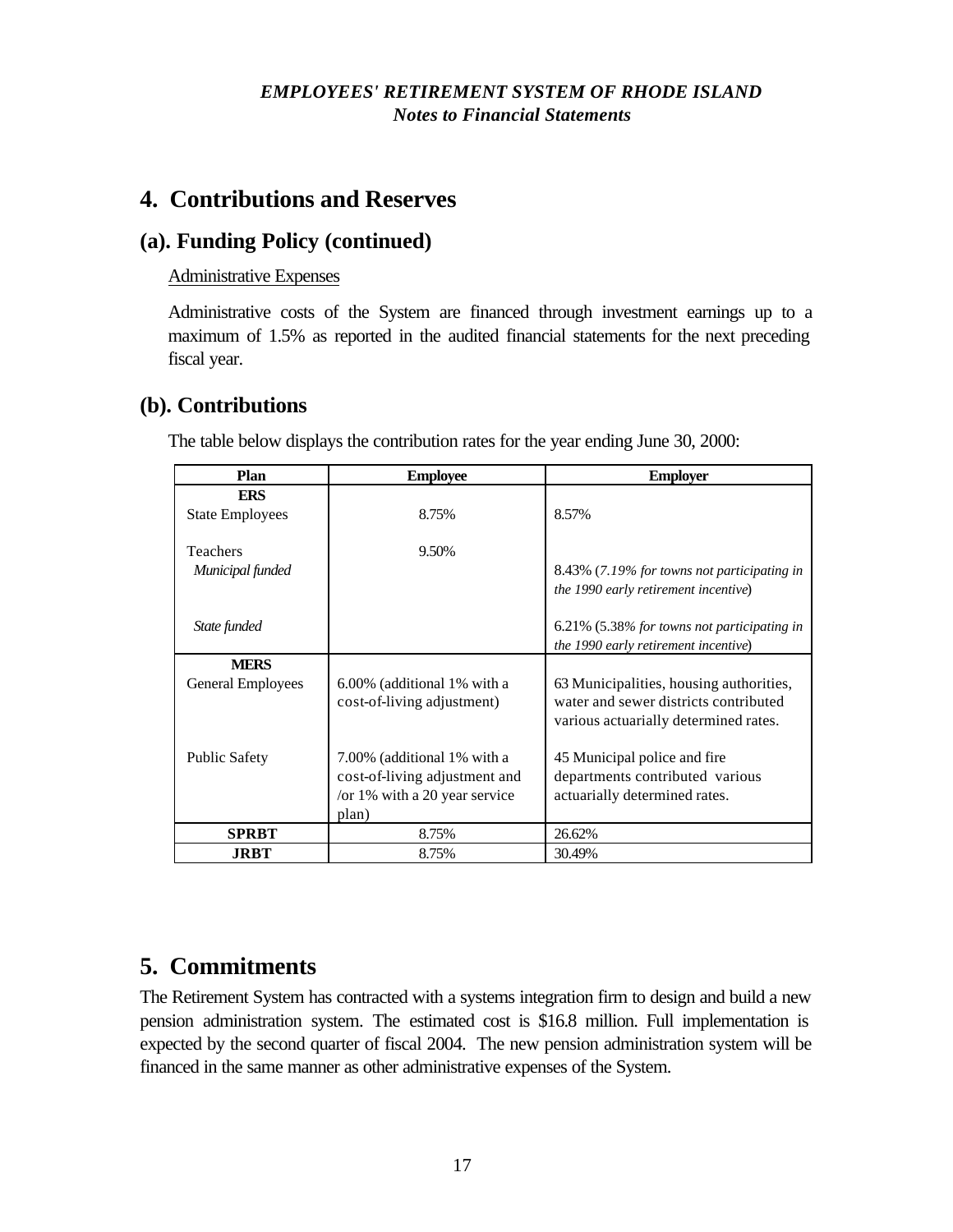#### *EMPLOYEES' RETIREMENT SYSTEM OF RHODE ISLAND Required Supplementary Information* **Schedules Of Funding Progress**

| Actuarial<br>Valuation<br>Date | Actuarial<br>Value of Assets<br>(AVA)<br>(a) | <b>Unfunded Frozen</b><br><b>Actuarial Liability</b><br>(UFAL)<br>(b) |                   | Frozen Actuarial<br>Liability<br>$(c) = (a + b)$ |                 | Funded<br>Ratio<br>(a/c) | Covered<br>Payroll<br>(d) | UFAL as a<br>Percentage of<br>Covered Payroll<br>(b/d) |
|--------------------------------|----------------------------------------------|-----------------------------------------------------------------------|-------------------|--------------------------------------------------|-----------------|--------------------------|---------------------------|--------------------------------------------------------|
| <b>ERS</b> (State Employees)   |                                              |                                                                       |                   |                                                  |                 |                          |                           |                                                        |
| 6/30/99                        | \$<br>2,201,890,748                          | $\mathcal{S}$                                                         | 497,589,001       | -\$                                              | 2,699,479,749   | 81.6% \$                 | 494,815,513               | 100.6%                                                 |
| 6/30/98                        | 2,075,619,300                                |                                                                       | 500,662,800       |                                                  | 2,576,282,100   | 80.6%                    | 477,319,600               | 104.9%                                                 |
| 6/30/97                        | 1,810,447,600                                |                                                                       | 502,116,100       |                                                  | 2,312,563,700   | 78.3%                    | 443,709,300               | 113.2%                                                 |
| 6/30/96                        | 1,529,403,200                                |                                                                       | 444,814,700       |                                                  | 1,974,217,900   | 77.5%                    | 452,608,500               | 98.3%                                                  |
| 6/30/95                        | 1,345,530,000                                |                                                                       | 442,370,600       |                                                  | 1,787,900,600   | 75.3%                    | 440,574,000               | 100.4%                                                 |
| 6/30/94                        | 1,234,373,500                                |                                                                       | 438,794,100       |                                                  | 1,673,167,600   | 73.8%                    | 454,687,000               | 96.5%                                                  |
| <b>ERS</b> (Teachers)          |                                              |                                                                       |                   |                                                  |                 |                          |                           |                                                        |
| 6/30/99                        | \$<br>3,259,015,814                          | $\mathcal{S}$                                                         | 952,042,896 \$    |                                                  | 4,211,058,710   | 77.4% \$                 | 673,484,467               | 141.4%                                                 |
| 6/30/98                        | 3,045,858,900                                |                                                                       | 953,864,000       |                                                  | 3,999,722,800   | 76.2%                    | 636,246,600               | 149.9%                                                 |
| 6/30/97                        | 2,626,621,500                                |                                                                       | 953,031,000       |                                                  | 3,579,652,500   | 73.4%                    | 604,076,600               | 157.8%                                                 |
| 6/30/96                        | 2,181,535,900                                |                                                                       | 767,893,900       |                                                  | 2,949,429,800   | 74.0%                    | 556,114,500               | 138.1%                                                 |
| 6/30/95                        | 1,824,102,300                                |                                                                       | 762,202,100       |                                                  | 2,586,304,400   | 70.5%                    | 507,125,000               | 150.3%                                                 |
| 6/30/94                        | 1,642,292,300                                |                                                                       | 754,727,900       |                                                  | 2,397,020,200   | 68.5%                    | 485,325,000               | 155.5%                                                 |
| <b>SPRBT</b>                   |                                              |                                                                       |                   |                                                  |                 |                          |                           |                                                        |
| 6/30/99                        | \$<br>8,480,657                              | $\mathcal{S}$                                                         | 587,349           | -\$                                              | 9,068,006       | 93.5% \$                 | 7,502,433                 | 7.8%                                                   |
| 6/30/98                        | 6,756,900                                    |                                                                       | 581,300           |                                                  | 7,338,200       | 92.1%                    | 7,211,900                 | 8.1%                                                   |
| 6/30/97                        | 4,861,600                                    |                                                                       | 574,300           |                                                  | 5,435,900       | 89.4%                    | 5,371,000                 | 10.7%                                                  |
| 6/30/96                        | 3,115,500                                    |                                                                       | 560,200           |                                                  | 3,675,700       | 84.8%                    | 4,948,800                 | 11.3%                                                  |
| 6/30/95                        | 1,858,800                                    |                                                                       | 545,700           |                                                  | 2,404,500       | 77.3%                    | 4,751,100                 | 11.5%                                                  |
| 6/30/94                        | 926,300                                      |                                                                       | 530,800           |                                                  | 1,457,100       | 63.6%                    | 3,060,300                 | 17.3%                                                  |
| <b>JRBT</b>                    |                                              |                                                                       |                   |                                                  |                 |                          |                           |                                                        |
| 6/30/99                        | \$<br>5,521,693                              | -\$                                                                   | 956,560           | - \$                                             | 6,478,253       | 85.2% \$                 | 3,169,183                 | 30.2%                                                  |
| 6/30/98                        | 4,120,000                                    |                                                                       | 928,800           |                                                  | 5,048,900       | 81.6%                    | 3,040,000                 | 30.6%                                                  |
| 6/30/97                        | 2,607,482                                    |                                                                       | 900,845           |                                                  | 3,508,327       | 74.3%                    | 2,815,218                 | 32.0%                                                  |
| 6/30/96                        | 1,345,100                                    |                                                                       | 40,800            |                                                  | 1,385,900       | 97.1%                    | 2,596,900                 | 1.6%                                                   |
| 6/30/95                        | 801,300                                      |                                                                       | 39,700            |                                                  | 841,000         | 95.3%                    | 2,398,400                 | 1.7%                                                   |
| 6/30/94                        | 462,800                                      |                                                                       | 38,500            |                                                  | 501,300         | 92.3%                    | 1,521,700                 | 2.5%                                                   |
| <b>MERS</b>                    |                                              |                                                                       |                   |                                                  |                 |                          |                           |                                                        |
|                                | Actuarial                                    |                                                                       | Actuarial Accrued |                                                  | Unfunded        |                          |                           | UAAL as a                                              |
| Actuarial                      | Value of                                     |                                                                       | Liability (AAL)   |                                                  | AAL             | Funded                   | Covered                   | Percentage of                                          |
| Valuation                      | Assets                                       |                                                                       | - Entry Age -     |                                                  | (UAAL)          | Ratio                    | Payroll                   | Covered Payroll                                        |
| Date                           | (a)                                          |                                                                       | (b)               |                                                  | $(b - a)$       | (a/b)                    | (c)                       | $((b - a) / c)$                                        |
| 6/30/99                        | \$<br>805,493,262                            | \$                                                                    | 635,863,479       | - \$                                             | (169, 629, 783) | 126.7% \$                | 191,234,546               | $(88.7)\%$                                             |
| 6/30/98                        | 737,745,574                                  |                                                                       | 572,905,862       |                                                  | (164, 839, 712) | 128.8%                   | 181,260,006               | $(90.9)\%$                                             |
| 6/30/97                        | 667, 632, 428                                |                                                                       | 502,247,591       |                                                  | (165, 384, 837) | 132.9%                   | 167,527,881               | $(98.7)\%$                                             |
| 6/30/96                        | 564,388,311                                  |                                                                       | 465,004,064       |                                                  | (99, 384, 247)  | 121.4%                   | 153,750,203               | $(64.6)\%$                                             |
| 6/30/95                        | 485,074,227                                  |                                                                       | 416,731,907       |                                                  | (68, 342, 320)  | 116.4%                   | 151,125,008               | $(45.2)\%$                                             |
| 6/30/94                        | 445,340,947                                  |                                                                       | 369,782,138       |                                                  | (75, 558, 809)  | 120.4%                   | 133,213,341               | $(56.7)\%$                                             |

*See notes to required supplementary information*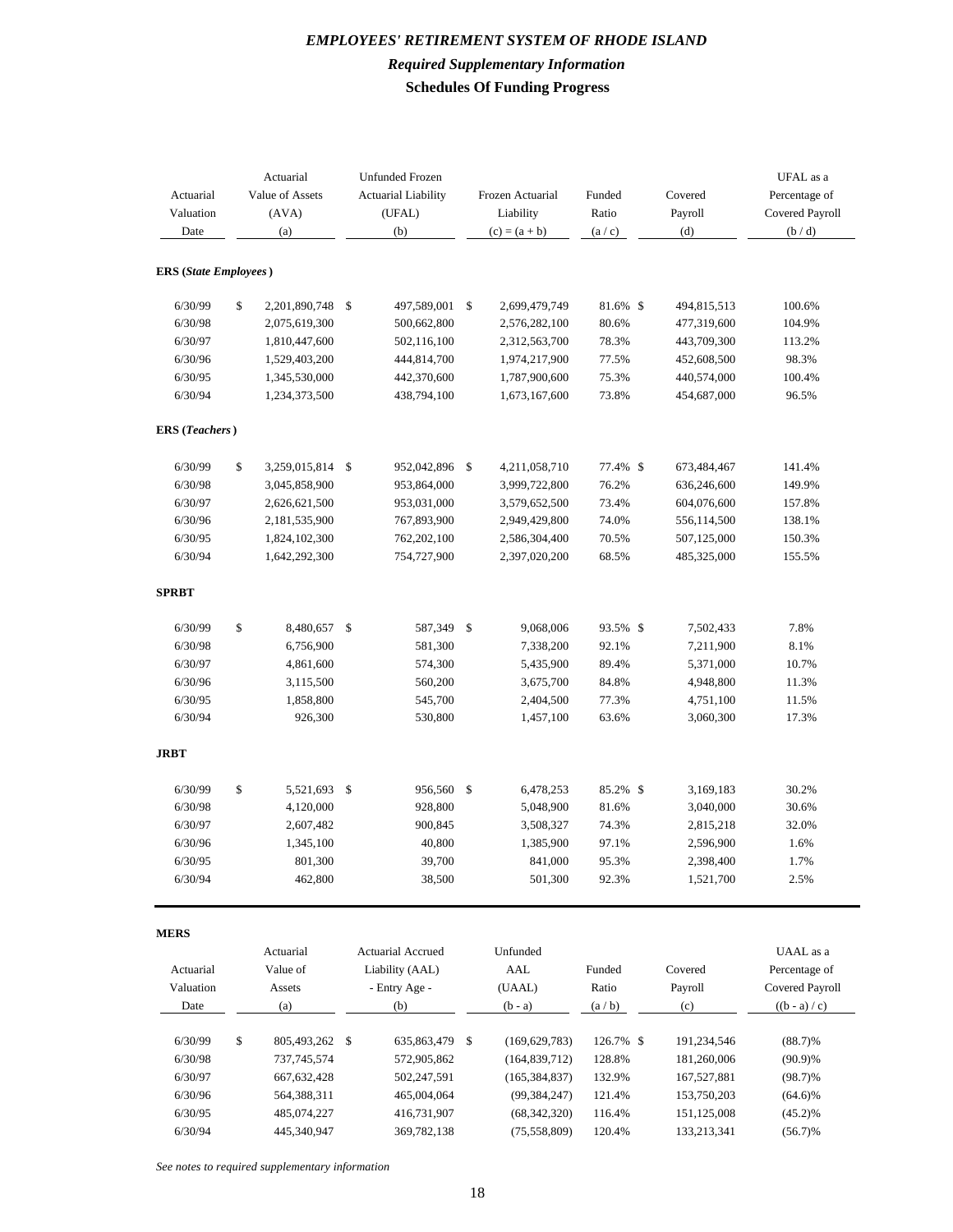#### *EMPLOYEES' RETIREMENT SYSTEM OF RHODE ISLAND Required Supplementary Information* **Schedules Of Contributions From The Employers And Other Contributing Entity**

| <b>ERS</b><br>Fiscal  | <b>State Employees</b>                 |            |                           | Teachers (State)                       |            |                           | Teachers (Employers)                   |            |                           |
|-----------------------|----------------------------------------|------------|---------------------------|----------------------------------------|------------|---------------------------|----------------------------------------|------------|---------------------------|
| Year Ended<br>June 30 | <b>Annual Required</b><br>Contribution |            | Percentage<br>Contributed | <b>Annual Required</b><br>Contribution |            | Percentage<br>Contributed | <b>Annual Required</b><br>Contribution |            | Percentage<br>Contributed |
| 2000                  | \$                                     | 44.353.675 | 100%                      | \$                                     | 40.719.407 | 100%                      | \$                                     | 57.667.528 | 100%                      |
| 1999                  |                                        | 48.526.064 | 100%                      |                                        | 30,202,943 | 100%                      |                                        | 42,373,952 | 100%                      |
| 1998                  |                                        | 51,310,092 | 100%                      |                                        | 35,005,382 | 100%                      |                                        | 52,040,574 | 100%                      |
| 1997                  |                                        | 45,403,827 | 100%                      |                                        | 34,871,679 | 100%                      |                                        | 48,945,845 | 100%                      |
| 1996                  |                                        | 42,949,692 | 100%                      |                                        | 30,779,586 | 100%                      |                                        | 47,238,332 | 100%                      |
| 1995                  |                                        | 52,569,291 | 66%                       |                                        | 36,922,896 | 81%                       |                                        | 50,217,729 | 100%                      |

#### **MERS**

Fiscal

| Year Ended<br>June $30$ |   | Annual Required<br>Contribution | Percentage<br>Contributed |
|-------------------------|---|---------------------------------|---------------------------|
| 2000                    | S | 5,823,861                       | 100%                      |
| 1999                    |   | 6.608.642                       | 100%                      |
| 1998                    |   | 5,139,666                       | 100%                      |
| 1997                    |   | 8,734,795                       | 100%                      |
| 1996                    |   | 4,600,276                       | 100%                      |
| 1995                    |   | 4.481.460                       | 100%                      |
|                         |   |                                 |                           |

#### **SPRBT**

Fiscal

| Year Ended | Annual Required | Percentage  |
|------------|-----------------|-------------|
| June $30$  | Contribution    | Contributed |
| 2000       | \$<br>1,508,778 | 100%        |
| 1999       | 631,386         | 100%        |
| 1998       | 602,630         | 100%        |
| 1997       | 453,621         | 100%        |
| 1996       | 717,874         | 100%        |
| 1995       | 606,150         | 100%        |
|            |                 |             |

#### **JRBT**

| Fiscal     |                 |             |
|------------|-----------------|-------------|
| Year Ended | Annual Required | Percentage  |
| June $30$  | Contribution    | Contributed |
| 2000       | \$<br>1,007,618 | 100%        |
| 1999       | 737,414         | 100%        |
| 1998       | 744,054         | 100%        |
| 1997       | 618,513         | 100%        |
| 1996       | 260,299         | 100%        |
| 1995       | 155,840         | 100%        |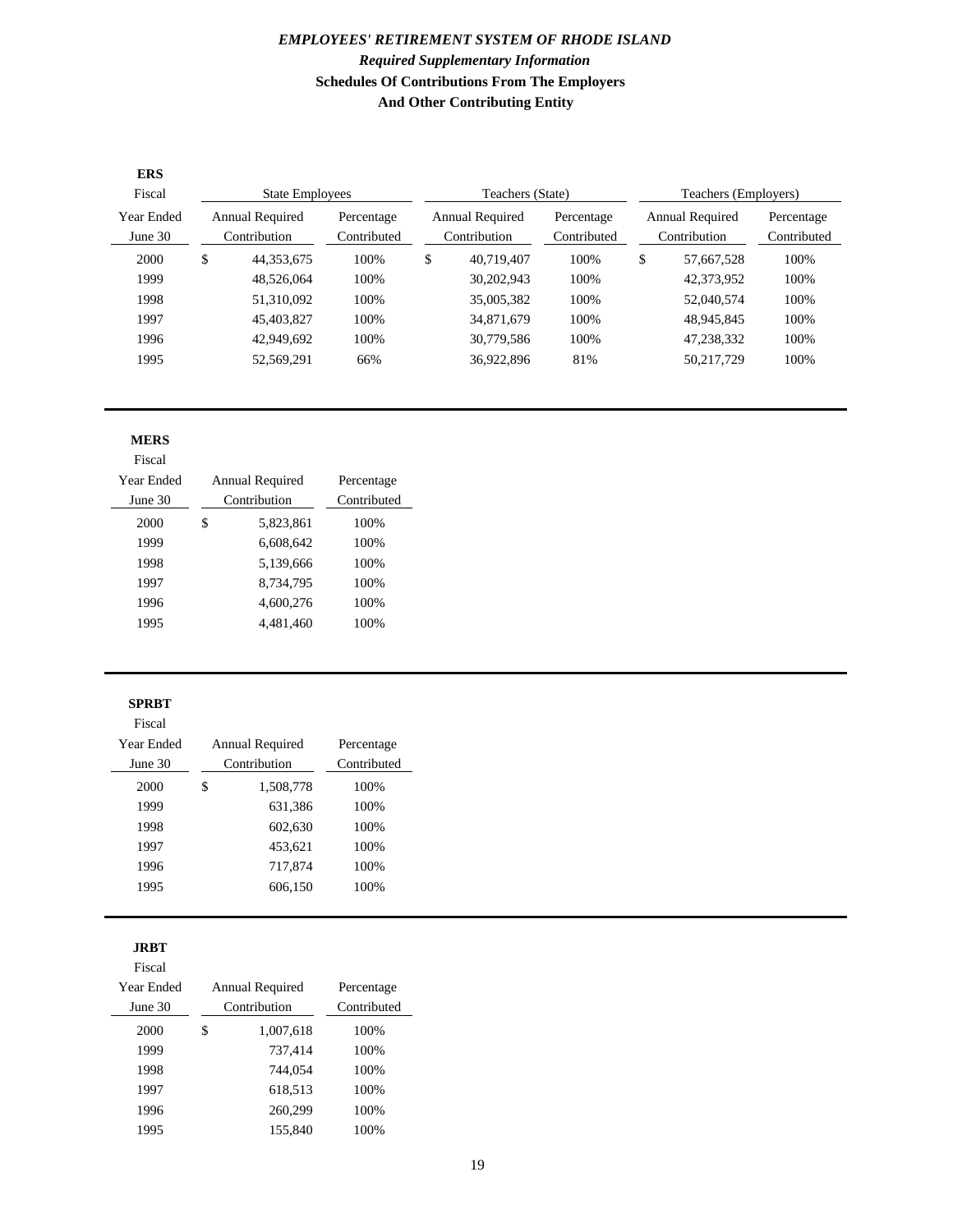### *EMPLOYEES' RETIREMENT SYSTEM OF RHODE ISLAND Notes to Required Supplementary Information Fiscal Year Ended June 30, 2000*

# **1. Schedules Of Funding Progress**

Effective with the June 30, 1999 valuation, the actuarial value of assets was developed using a five-year smoothed market technique for ERS, SPRBT and JRBT.

Effective with the June 30, 1998 valuation, the actuarial value of assets was developed using a four-year moving average technique for ERS, SPRBT and JRBT. The MERS actuarial value of assets was developed using a three-year smoothing of the market value of assets.

Effective with the June 30, 1997 valuation, certain actuarial assumptions were changed due to an experience study. Specifically, the actuarial value of assets for ERS, MERS, SPRBT and JRBT was reset to equal the fair market value of assets at June 30, 1997. The investment rate of return was increased from 8.00% to 8.25%. Projected salary increases were changed from a fixed percentage to a sliding scale based on age and service. The inflation assumption was increased to 3.5% from 3.0%.

Effective with the June 30, 1996 valuation, the actuarial value of assets for ERS and MERS was reset to equal the market value of assets at June 30, 1996.

Employer costs for fiscal year ending June 30, 2002 is based on the valuation results and data as of June 30, 1999.

The MERS funded ratio is a composite of all units in the plan. The System performs a separate valuation for each unit.

# **2. Schedules Of Employer Contributions**

In the fiscal year ended June 30, 1994, the contributions to MERS reflect a reduction mainly due to a mark-to-market of the assets and change to the salary growth assumption from a graduated scale to a fixed 4.5% annually.

The MERS contributions for the fiscal year ended June 30, 1997 include a \$3,843,955 transfer from a new unit joining the plan.

In the fiscal year ended June 30, 1995, ERS contributed less than 100% of the required contribution. This is the result of fiscal year 1991 supplemental budget legislation; whereby, the State of Rhode Island (the State) withdrew \$20,788,812 from ERS. The Internal Revenue Service (IRS) determined that this action was in violation of Section 401(a) of the Internal Revenue Code (the Code). On February 4, 1994, the District Director of the IRS approved an agreement between the State and the IRS whereby the State agreed to repay to the ERS by no later than December 31, 1994, \$20,788,812 plus accrued interest at eight percent (8%)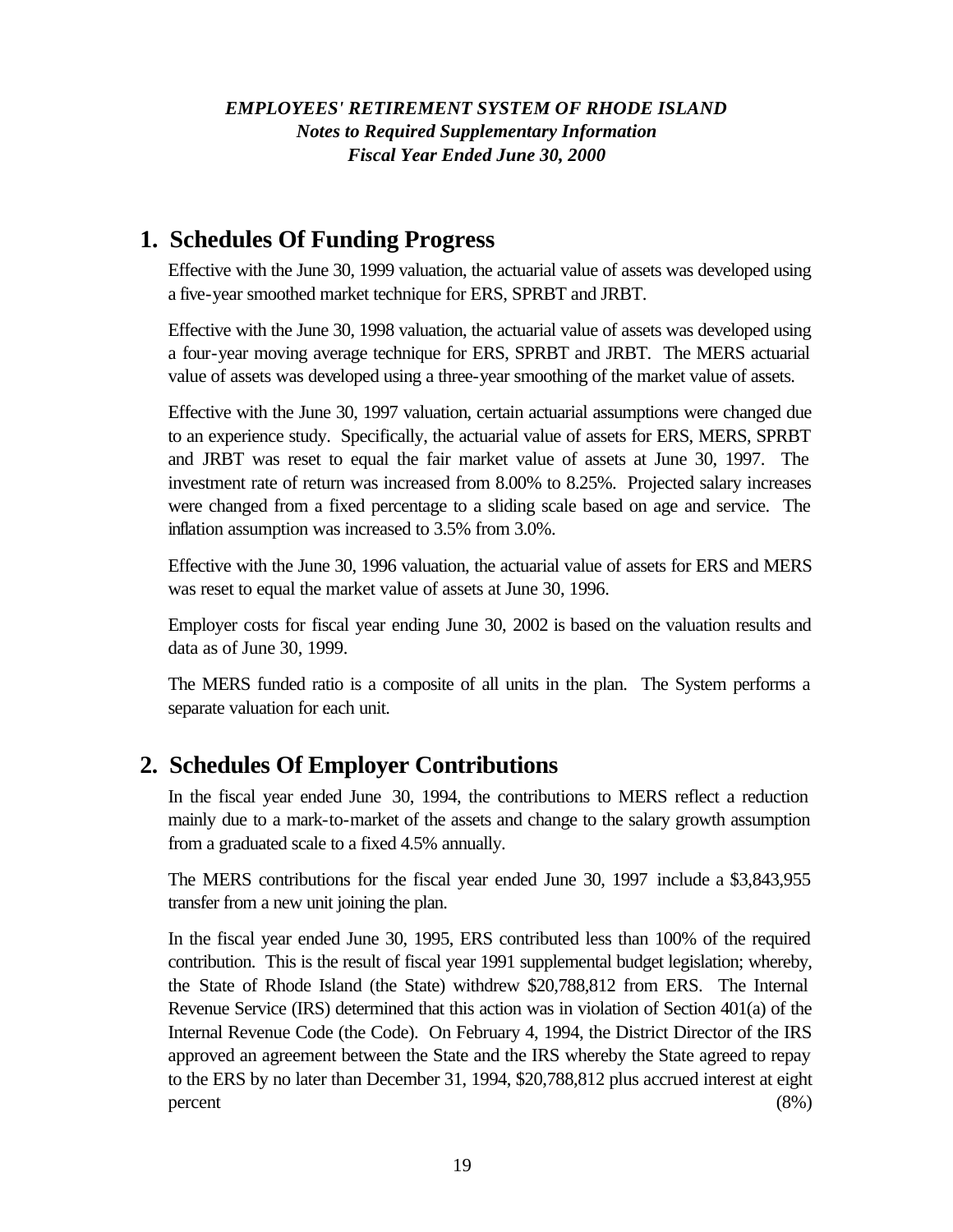### *EMPLOYEES' RETIREMENT SYSTEM OF RHODE ISLAND Notes to Required Supplementary Information Fiscal Year Ended June 30, 2000*

# **2. Schedules Of Employer Contributions (continued)**

compounded monthly retroactive to March 1, 1991. As of December 31, 1994, the State repaid the amount withdrawn plus interest by designating current year contributions as payment of the obligation.

The information presented in the required supplementary schedules was determined as part of the actuarial valuations at the dates indicated. Additional information as of the latest actuarial valuation follows.

# **3. Actuarial Assumptions and Methods**

|                                     | <b>ERS</b>             |                 |                           |               |               |
|-------------------------------------|------------------------|-----------------|---------------------------|---------------|---------------|
|                                     | <b>State Employees</b> | <b>Teachers</b> | <b>MERS</b>               | <b>SPRBT</b>  | <b>JRBT</b>   |
| <b>Valuation Date</b>               | 6/30/99                | 6/30/99         | 6/30/99                   | 6/30/99       | 6/30/99       |
| <b>Actuarial Cost</b>               | Frozen Entry           | Frozen Entry    | Entry Age Normal          | Frozen Entry  | Frozen Entry  |
| Method                              | Age                    | Age             |                           | Age           | Age           |
| Amortization                        | Level Percent          | Level Percent   | <b>Initial</b> base:      | Level Percent | Level Percent |
| Method                              | of Payroll -           | of Payroll -    | Level dollar -            | of Payroll -  | of Payroll -  |
|                                     | Closed                 | Closed          | Closed                    | Closed        | Closed        |
|                                     |                        |                 | All subsequent            |               |               |
|                                     |                        |                 | changes:                  |               |               |
|                                     |                        |                 | Level Percent of          |               |               |
|                                     |                        |                 | Payroll - Open            |               |               |
| <b>Equivalent Single</b>            |                        |                 |                           |               |               |
| Remaining                           | 16 years               | 17 years        | Various                   | 23 years      | 28 years      |
| <b>Amortization Period</b>          |                        |                 |                           |               |               |
| <b>Asset Valuation</b>              | 5 Year                 | 5 Year          | 3 Year Smoothed           | 5 Year        | 5 Year        |
| Method                              | Smoothed               | Smoothed        | Market Value              | Smoothed      | Smoothed      |
|                                     | Market                 | Market          |                           | Market        | Market        |
| Actuarial                           |                        |                 |                           |               |               |
| Assumptions                         |                        |                 |                           |               |               |
| <b>Investment Rate</b><br>of Return | 8.25%                  | 8.25%           | 8.25%                     | 8.25%         | 8.25%         |
| Projected Salary                    | 4.75% to               | $4.25%$ to      | <b>General Employees</b>  | $5.00\%$ to   | 5.50%         |
| Increases                           | 8.75%                  | 13.25%          | 4.75% to 10.75%           | 15.00%        |               |
|                                     |                        |                 |                           |               |               |
|                                     |                        |                 | Police & Fire             |               |               |
|                                     |                        |                 | 5.00%<br><b>Employees</b> |               |               |
|                                     |                        |                 | to 15.00%                 |               |               |
| Inflation                           | 3.50%                  | 3.50%           | 3.50%                     | 3.50%         | 3.50%         |
| Cost of Living                      | 3.0%                   | 3.0%            | 3.0%<br>Non-              | \$1,500 per   | 3.0%          |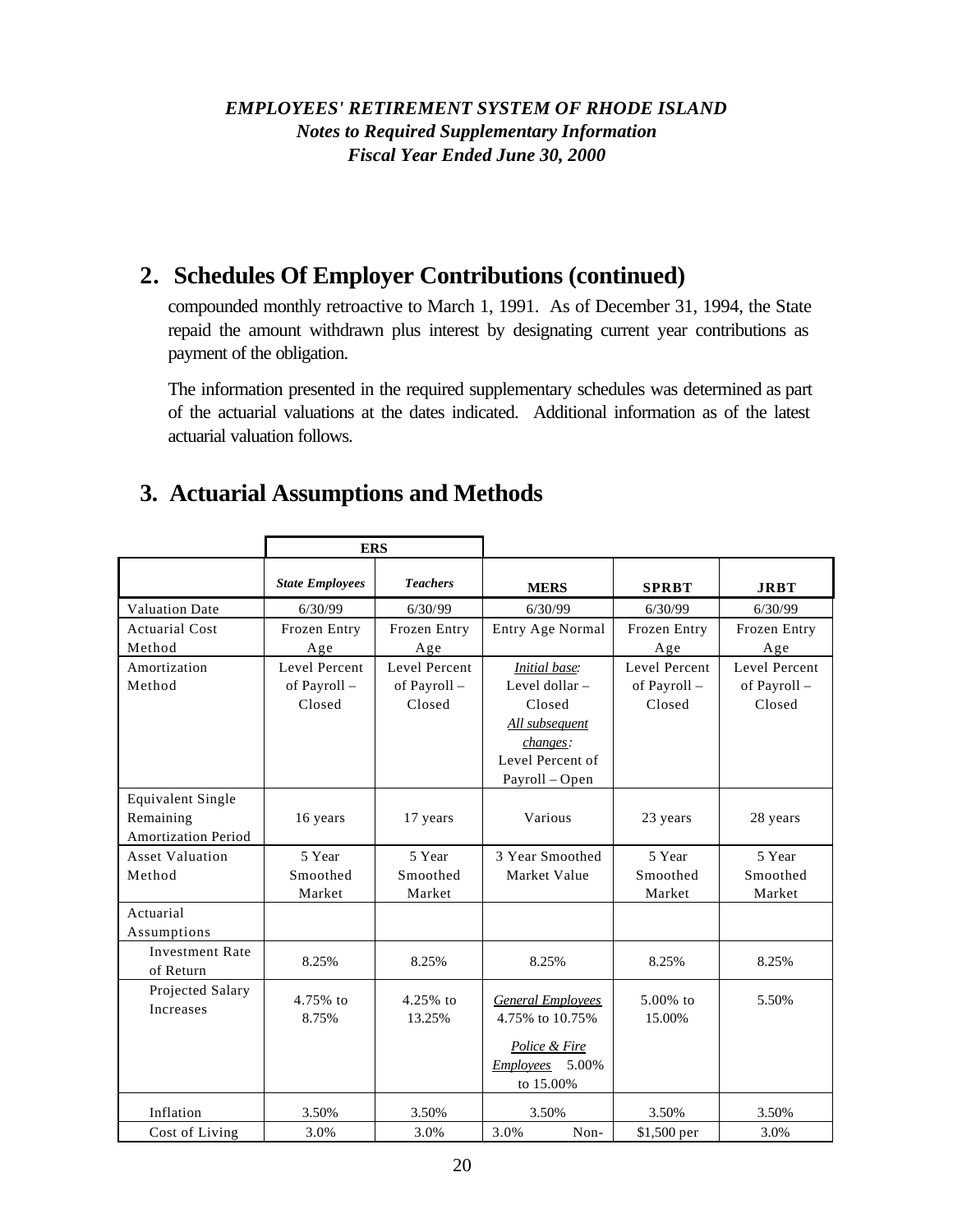### *EMPLOYEES' RETIREMENT SYSTEM OF RHODE ISLAND Notes to Required Supplementary Information Fiscal Year Ended June 30, 2000*

| Adjustments | compounded | compounded | compounded | annum | (see Note $l(b)(4)$ )<br>to the financial |
|-------------|------------|------------|------------|-------|-------------------------------------------|
|             |            |            |            |       | statements                                |

State of Rhode Island and Probidence Plantations



OFFICE (401) 222-2435 FAX  $(401)$  222-2111

### **INDEPENDENT AUDITOR'S REPORT ON COMPLIANCE AND ON INTERNAL CONTROL OVER FINANCIAL REPORTING BASED ON AN AUDIT OF FINANCIAL STATEMENTS PERFORMED IN ACCORDANCE WITH** *GOVERNMENT AUDITING STANDARDS*

### JOINT COMMITTEE ON LEGISLATIVE SERVICES, GENERAL ASSEMBLY STATE OF RHODE ISLAND AND PROVIDENCE PLANTATIONS:

We have audited the statements of plan net assets of the State of Rhode Island and Providence Plantations Employees' Retirement System (the System) as of June 30, 2000 and the related statements of changes in plan net assets for the year then ended, and have issued our report thereon dated November 3, 2000. We conducted our audit in accordance with generally accepted auditing standards and the standards applicable to financial audits contained in *Government Auditing Standards*, issued by the Comptroller General of the United States.

#### **Compliance**

As part of obtaining reasonable assurance about whether the System's financial statements are free of material misstatement, we performed tests of its compliance with certain provisions of laws, regulations, and contracts, noncompliance with which could have a direct and material effect on the determination of financial statement amounts. However, providing an opinion on compliance with those provisions was not an objective of our audit and, accordingly, we do not express such an opinion. The results of our tests disclosed no instances of noncompliance that are required to be reported under *Government Auditing Standards*. However, we noted certain immaterial instances of noncompliance that we will report to the management of the System in a separate communication.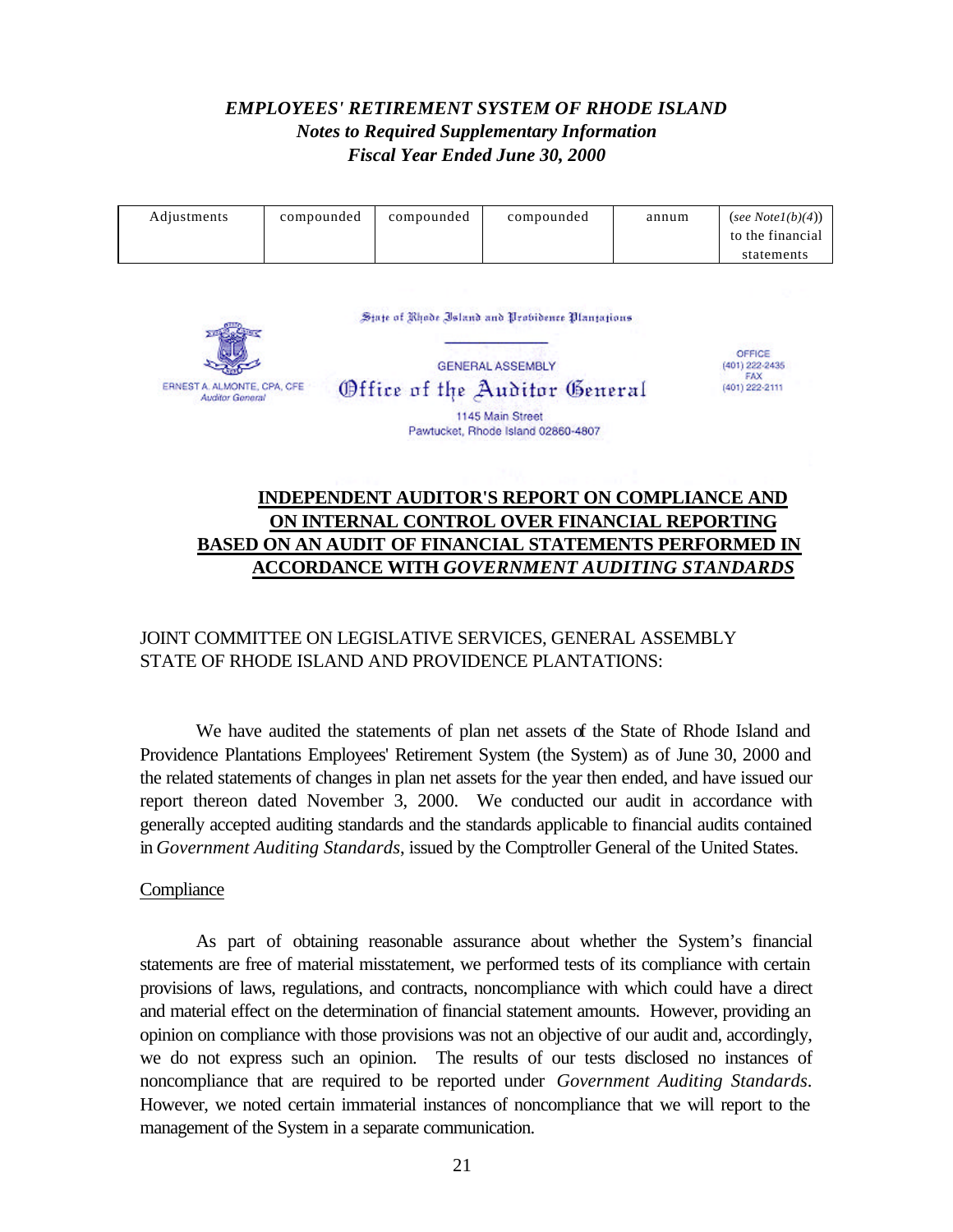#### Internal Control Over Financial Reporting

In planning and performing our audit, we considered the System's internal control over financial reporting in order to determine our auditing procedures for the purpose of expressing our opinion on the financial statements and not to provide assurance on the internal control over financial reporting. Our consideration of the internal control over financial reporting would not necessarily disclose all matters in the